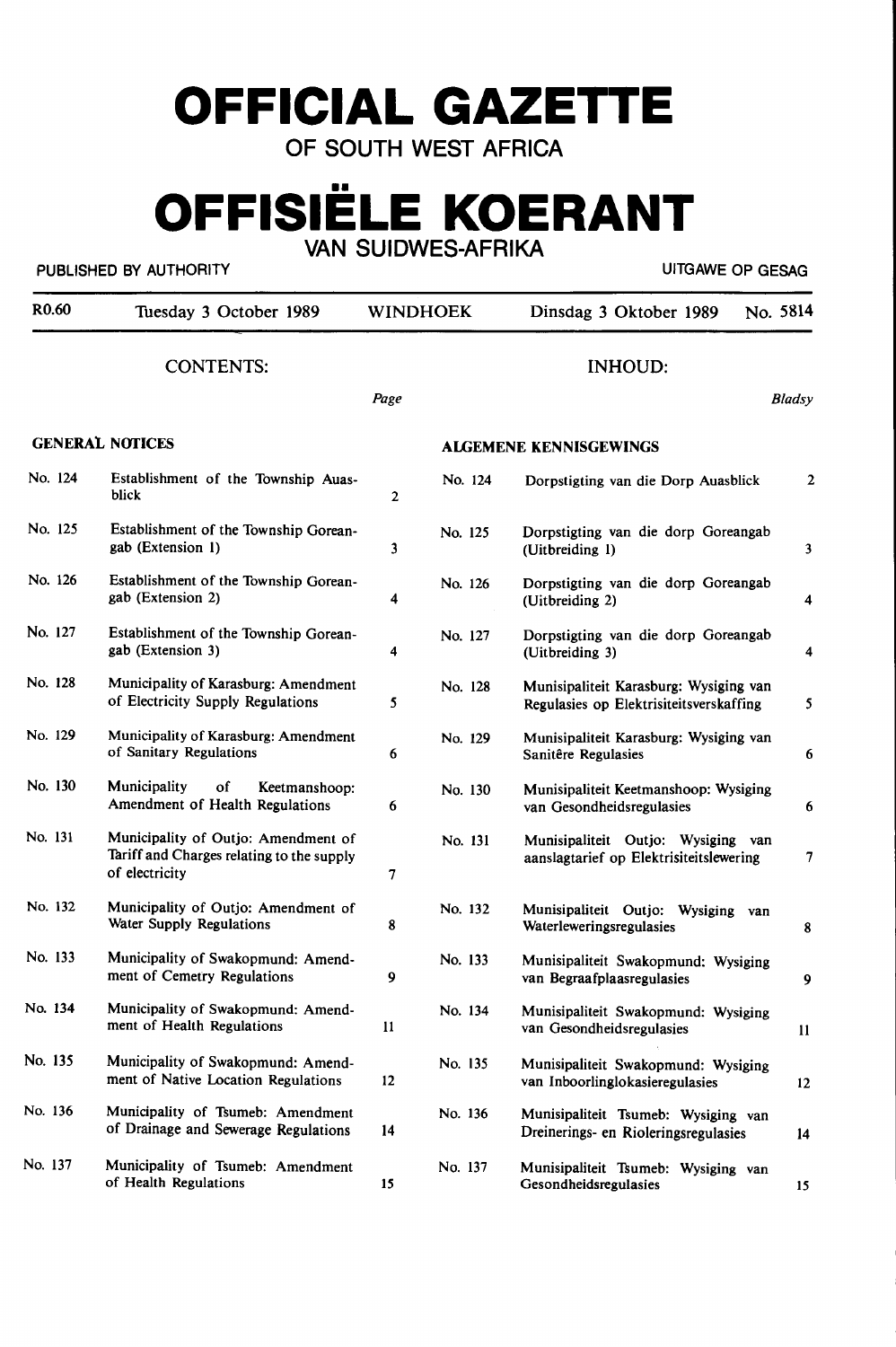- No. 138 No. 139 No. 140 Municipality of Usakos: Amendment of Electricity Supply Regulations 16 Peri-Urban Development Board: Notice: Rates and Taxes outstanding five years and longer 16 Central Revenue Fund: Statement of Revenue collected during the period 1 April 1989 to 31 July 1989. Department of Finance, Windhoek 18
- No. 141 Central Revenue Fund: Statement of Expenditure for the period 1 April 1989 to 31 July 1989. Department of Finance, Windhoek 19
- No. 138 No. 139 No. 140 No. 141 Munisipaliteit Usakos: Wysiging van Elektrisiteitsregulasies Raad vir Buitestedelike Ontwikkeling: Kennisgewing: Eiendomsbelasting Uitstaande vyf jaar en langer Sentrale lnkomstefonds: Staat van Inkomste ingevorder gedurende die tydperk I April 1989 tot 31 Julie 1989: Departement van Finansies, Windhoek Sentrale lnkomstefonds: Staat van uitgawe vir die tydperk I April 1989 tot 31 Julie 1989. Departement van Finansies, Windhoek 16 16 18 19

**General Notices** 

### **Algemene Kennisgewings**

No. 124

#### ESTABLISHMENT OF THE TOWNSHIP AUASBLICK

Notice is hereby given in terms of subsection (5) of section *5* of the Townships and Division of Land Ordinance 1963 (Ordinance 11 of 1963) that application has been made for the establishment of the township Auasblick on a Portion of Portion B of Klein Windhoek Town and Townlands no. 70 and Remainder of Block 111, Klein Windhoek

and that the application is lying open to inspection at the offices of the Director: Local Government and Development Planning in Windhoek, the Surveyor-General in Windhoek and the Town Clerk, Windhoek.

Any person who wishes to object to the granting of the application or who desires to be heard in the matter, may give personal evidence before the Townships Board at the meeting of the board which will be held on 21 November 1989 at 10h30 in Room W232, Tintenpalast, Windhoek, or sub-

## No. 124

1989

#### DORPSTIGTING VAN DIE DORP AUASBLICK

Kennis geskied hierby kragtens subartikel(5) van artikel 5 van die Ordonnansie op Dorpe en Grondverdeling 1963 (Ordonnansie 11 van 1963) dat aansoek gedoen is om die stigting van die ' dorp Auasblick op 'n Gedeelte van Gedeelte B van Klein Windhoek Dorp en Dorpsgronde Nr. 70 en Restant van Blok Ill, Klein Windhoek

en dat die aansoek ter insae lê by die kantore van die Direkteur: Plaaslike Owerhede en Ontwikkelingsbeplanning Windhoek, die Landmetergeneraal in Windhoek en die Stadsklerk, Windhoek.

Elkeen wat beswaar net teen die toestaan van die aansoek of wat 'n verklaring in verband met die saak wil afle, kan persoonlik voor die Dorperaad getuig by die vergadering van die Dorperaad wat gehou sal word op 21 November 1989 om 10h30 in Kamer W232, Tintenpalast, Windhoek,

1989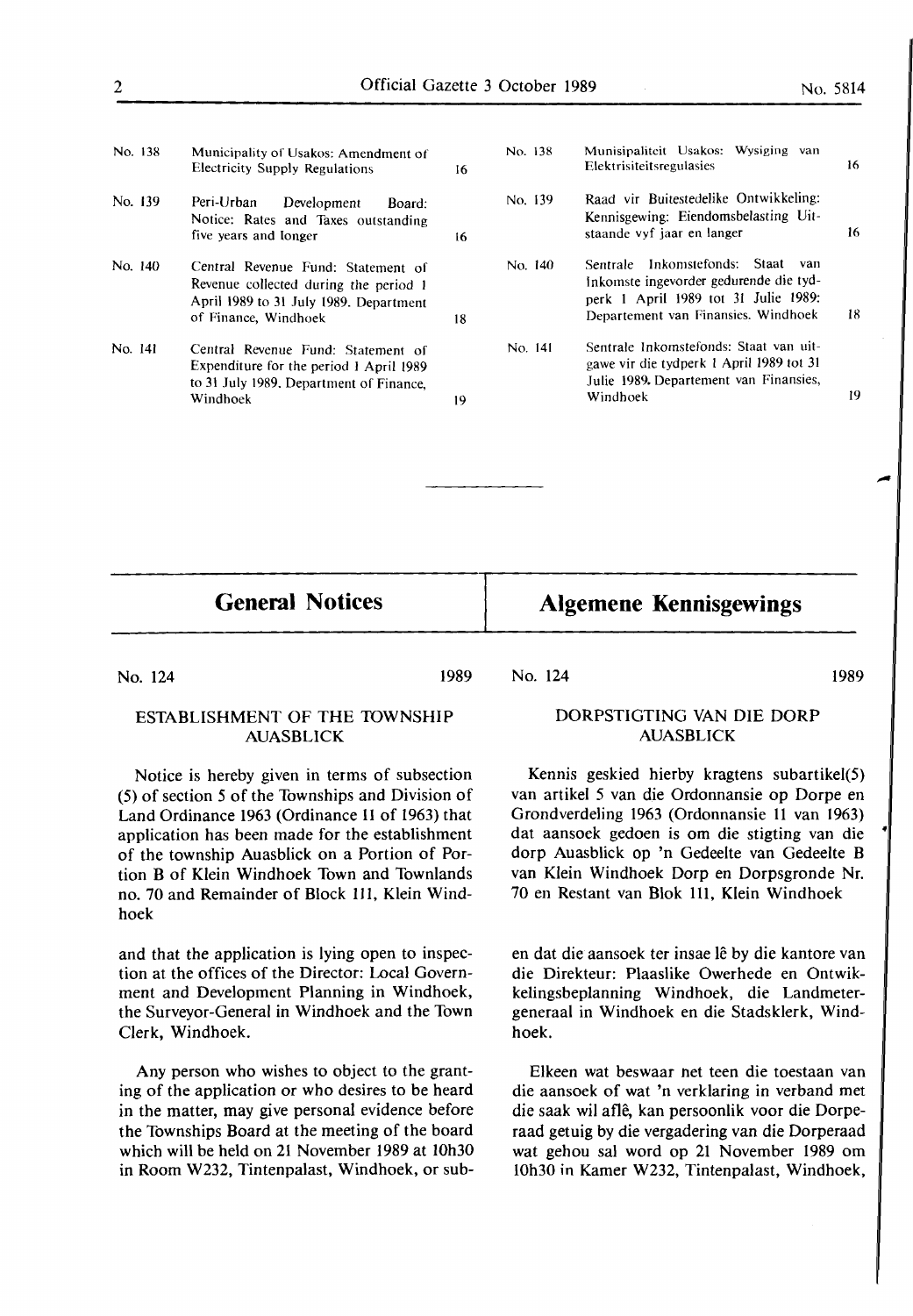mit written evidence to the Townships Board, Private Bag 13289, Windhoek: Provided that such written evidence shall reach the Secretary of the Townships Board not later than 31 October 1989.

**G.REUTER** 

#### **CHAIRMAN: 10WNSHIPS BOARD**

of hy/sy kan skriftelik getuienis by die Dorperaad, Privaatsak 13289, Windhoek, indien: Met dien verstande dat die sodanige getuienis die Sekretaris van die Dorperaad nie later as 31 Oktober 1989 moet bereik.

#### **G.REUTER**

#### **VOORSITTER: DORPERAAD**

No. 125 1989

#### ESTABLISHMENT OF THE TOWNSHIP GOREANGAB (EXTENSION 1)

Notice is hereby given in terms of subsection (5) of section *5* of the Townships and Division of Land Ordinance 1963 (Ordinance 11 of 1963) that application has been made for the establishment of the township Goreangab (Extension 1) on Portion 17 of the Remainder of the farm Gammams no. 36

and that the application is lying open to inspection at the offices of the Director: Local Government and Development Planning in Windhoek, the Surveyor-General in Windhoek and the Town Clerk, Windhoek.

**Any** person who wishes to object to the granting of the application or who desires to be heard in the matter, may give personal evidence before the Townships Board at the meeting of the board which will be held on 21 November 1989 at 10h30 in Room W232, Tintenpalast, Windhoek, or submit written evidence to the Townships Board, Private Bag 13289, Windhoek: Provided that such written evidence shall reach the Secretary of the Townships Board not later than 31 October 1989.

#### **G.REUTER**

#### **CHAIRMAN: 10WNSHIPS BOARD**

DORPSTIGTING VAN DIE DORP GOREAN-

GAB (UITBREIDING I)

No. 125 1989

Kennis geskied hierby kragtens subartikel (5) van artikel *5* van die Ordonnansie op Dorpe en Grondverdeling, 1963 (Ordonnansie 11 van 1963) dat aansoek gedoen is om die stigting van die dorp Goreangab (Uitbreiding 1) op Gedeelte 17 van die Restant van die plaas Gammams nr. 36

en dat die aansoek ter insae lê by die kantore van die Direkteur: Plaaslike Owerhede en Ontwikkelingsbeplaaning Windhoek, die Landmetergeneraal in Windhoek en die Stadsklerk, Windhoek.

Elkeen wat beswaar het teen die toestaan van die aansoek of wat 'n verklaring in verband met die saak wil afle, kan persoonlik voor die Dorperaad getuig by die vergadering van die Dorperaad wat gehou sal word op 21 November 1989 om 10h30 in Kamer W232, Tintenpalast, Windhoek, of hy/sy kan skriftelik getuienis by die Dorperaad, Privaatsak 13289, Windhoek, indien: Met dien verstande dat die sodanige getuienis die Sekretaris van die Dorperaad nie later as 31 Oktober 1989 moet bereik.

#### **G.REUTER**

#### **VOORSITTER: DORPERAAD**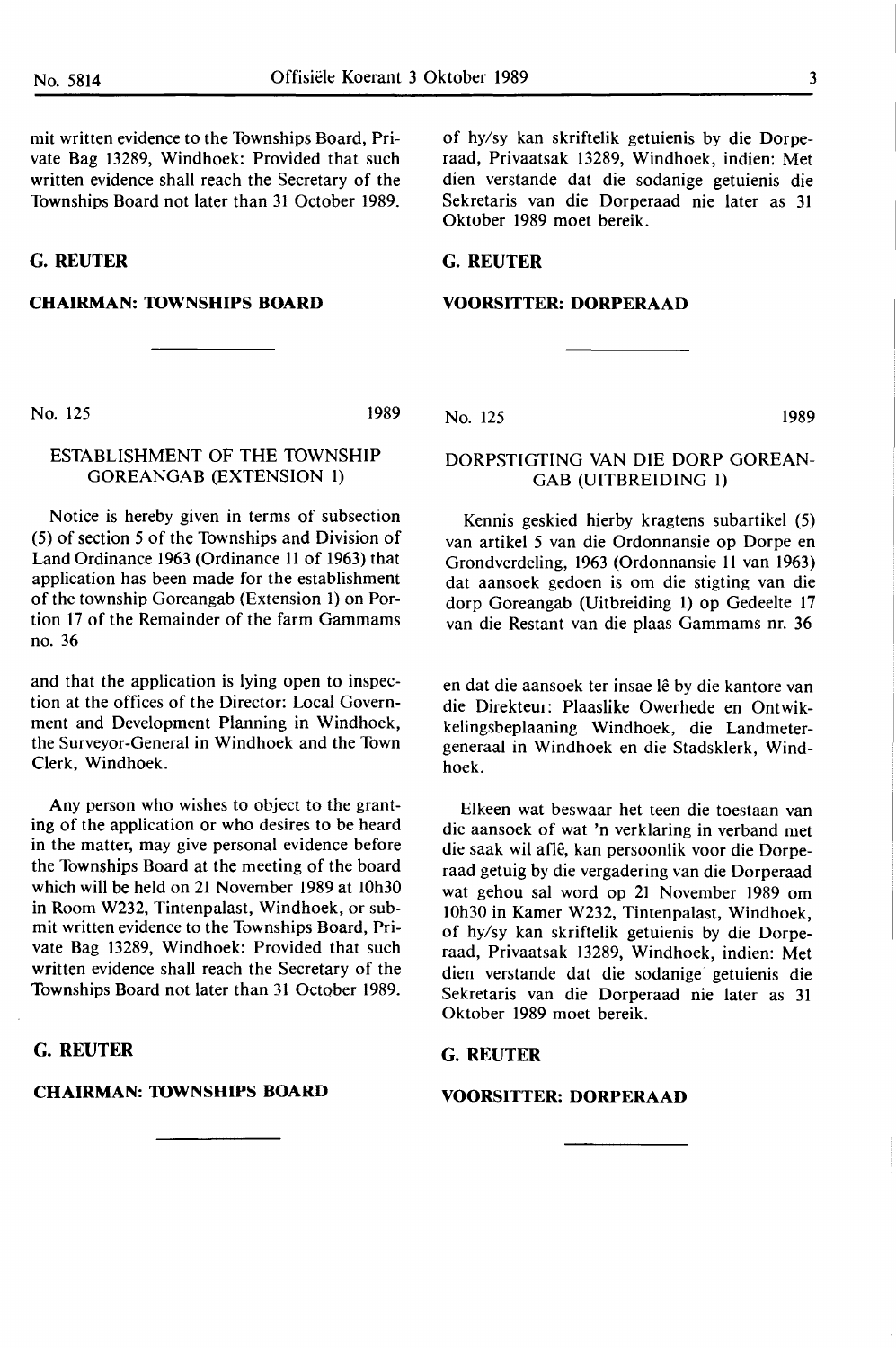No. 126 1989

#### ESTABLISHMENT OF THE TOWNSHIP GOREANGAB (EXTENSION 2)

Notice is hereby given in terms of subsection (5) of section 5 of the Townships and Division of Land Ordinance 1963 (Ordinance 11 of 1963) that application has been made for the establishment of the township Goreangab (Extension 2) on Portion 19 of the Remainder of the farm Gammams no. 36

and that the application is lying open to inspection at the offices of the Director: Local Government and Development Planning in Windhoek, the Surveyor-General in Windhoek and the Town Clerk, Windhoek.

Any person who wishes to object to the granting of the application or who desires to be heard in the matter, may give personal evidence before the Townships Board at the meeting of the board which will be held on 21 November 1989 at 10h30 in Room W232, Tintenpalast, Windhoek, or submit written evidence to the Townships Board, Private Bag 13289, Windhoek: Provided that such written evidence shall reach the Secretary of the Townships Board not later than 31 October 1989.

#### **G.REUTER**

#### **CHAIRMAN: 10WNSHIPS BOARD**

No. 127 1989

#### ESTABLISHMENT OF THE TOWNSHIP **GOREANGAB (EXTENSION** 3)

Notice is hereby given in terms of subsection (5) of section 5 of the Townships and Division of Land Ordinance 1963 (Ordinance 11 of 1963) that application has been made for the establishment of the township Goreangab (Extension 3) on Portion 18 of the Remainder of the farm Gammams no. 36

No. 126 **1989** 

#### DORPSTIGTING VAN DIE DORP GOREAN· GAB (UITBREIDING 2)

Kennis geskied hierby kragtens subartikel (5) van artikel 5 van die Ordonnansie op Dorpe en Grondverdeling, 1963 (Ordonnansie 11 van 1963) dat aansoek gedoen is om die stigting van die dorp Goreangab (Uitbreiding 2) op Gedeelte 19 van die Restant van die plaas Gammams nr. 36

en dat die aansoek ter insae le by die kantore van die Direkteur: Plaaslike Owerhede en Ontwikkelingsbeplanning Windhoek, die Landmetergeneraal in Windhoek en die Stadsklerk, Windhoek.

Elkeen wat beswaar het teen die toestaan van die aansoek of wat 'n verklaring in verband met die saak wil afle, kan persoonlik voor die Dorperaad getuig by die vergadering van die Dorperaad wat gehou sal word op 21 November 1989 om 10h30 in Kamer W232, Tintenpalast, Windhoek, of hy/sy kan skriftelik getuienis by die Dorperaad, Privaatsak 13289, Windhoek, indien: Met dien verstande dat die sodanige getuienis die Sekretaris van die Dorperaad nie later as 31 Oktober 1989 moet bereik.

#### **G.REUTER**

#### **VOORSITTER: DORPERAAD**

No. 127 1989

#### DORPSTIGTING VAN DIE DORP GOREAN-GAB (UITBREIDING 3)

Kennis geskied hierby kragtens subartikel (5) van artikel 5 van die Ordonnansie op Dorpe en Grondverdeling, 1963 (Ordonnansie 11 van 1963) dat aansoek gedoen is om die stigting van die dorp Goreangab (Uitbreiding 3) op Gedeelte 18 van die Restant van die plaas Gammams nr. 36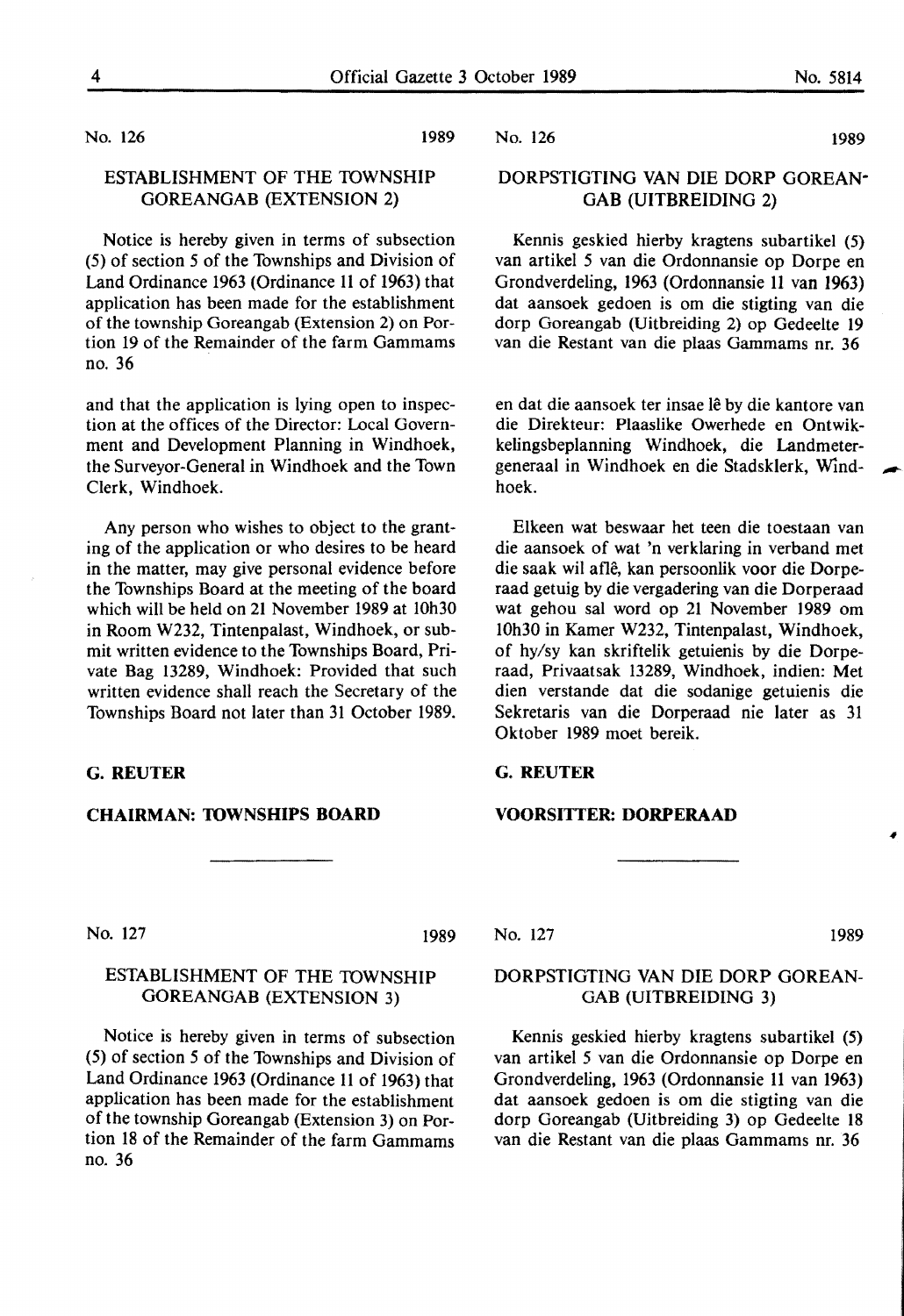and that the application is lying open to inspection at the offices of the Director: Local Government and Development Planning in Windhoek, the Surveyor-General in Windhoek and the Town Clerk, Windhoek.

Any person who wishes to object to the granting of the application or who desires to be heard in the matter, may give personal evidence before the Townships Board at the meeting of the board which will be held on 21 November 1989 at 10h30 in Room W232, Tintenpalast, Windhoek, or submit written evidence to the Townships Board, Private Bag 13289, Windhoek: Provided that such written evidence shall reach the Secretary of the Townships Board not later than 31 October **1989.** 

**G.REUTER** 

#### **CHAIRMAN: TOWNSHIPS BOARD**

No. 128 1989

#### MUNICIPALITY OF KARASBURG: AMENDMENT OF ELECTRICITY SUPPLY REGULATIONS

The council of the Municipality of Karasburg has under section 244(5) of the Municipal Ordinance, 1963 (Ordinance 13 of 1963), further amended the Model Electricity Supply Regulations promulgated under Government Notice 109 of 1957, and applied to the said Municipality by Government Notice 9 of 1958, as set out in the Schedule.

The said amendments have been approved by the Administrator-General under section 243 of the said Municipal Ordinance, 1963.

#### SCHEDULE

Appendix D is hereby amended by the substitution  $-$ 

(a) in item  $5(a)(ii)$  for the amount "R0,12" of the amount "R0,13";

en dat die aansoek ter insae lê by die kantore van die Direkteur: Plaaslike Owerhede en Ontwikkelingsbeplanning Windhoek, die Landmetergeneraal in Windhoek en die Stadsklerk, Windhoek.

Elkeen wat beswaar bet teen die toestaan van die aansoek of wat 'n verklaring in verband met die saak wil afle, kan persoonlik voor die Dorperaad getuig by die vergadering van die Dorperaad wat gehou sal word op 21 November 1989 om 10h30 in Kamer W232, Tintenpalast, Windhoek, of hy/sy kan skriftelik getuienis by die Dorperaad, Privaatsak 13289, Windhoek, indien: Met dien verstande dat die sodanige getuienis die Sekretaris van die Dorperaad nie later as 31 Oktober 1989 moet bereik.

#### **G.REUTER**

#### **VOORSITTER: DORPERAAD**

No. 128 1989

#### MUNISIPALITEIT KARASBURG: WYSIGING VAN REGULASIES OP ELEK-**TRISITEITSVERSKAFFING**

Die raad van die Munisipaliteit Karasburg bet kragtens artikel 244(5) van die Munisipale Ordonnansie 1963 (Ordonnansie 13 van 1963), die Model-Regulasies op Elektrisiteitsverskaffing afgekondig by Goewermentskennisgewing 109 van 1957, soos van toepassing gemaak op genoemde Munisipaliteit by Goewermentskennisgewing 9 van 1958, verder gewysig soos in die Bylae uiteengesit.

Genoemde wysigings is deur die Administrateurgeneraal goedgekeur kragtens artikel 243 van genoemde Munisipale Ordonnansie 1963.

#### BYLAE

Byvoegsel D word hierby gewysig deur  $-$ 

(a) in item 5(a)(ii) die bedrag "R0,12" deur die bedrag "R0,13" te vervang;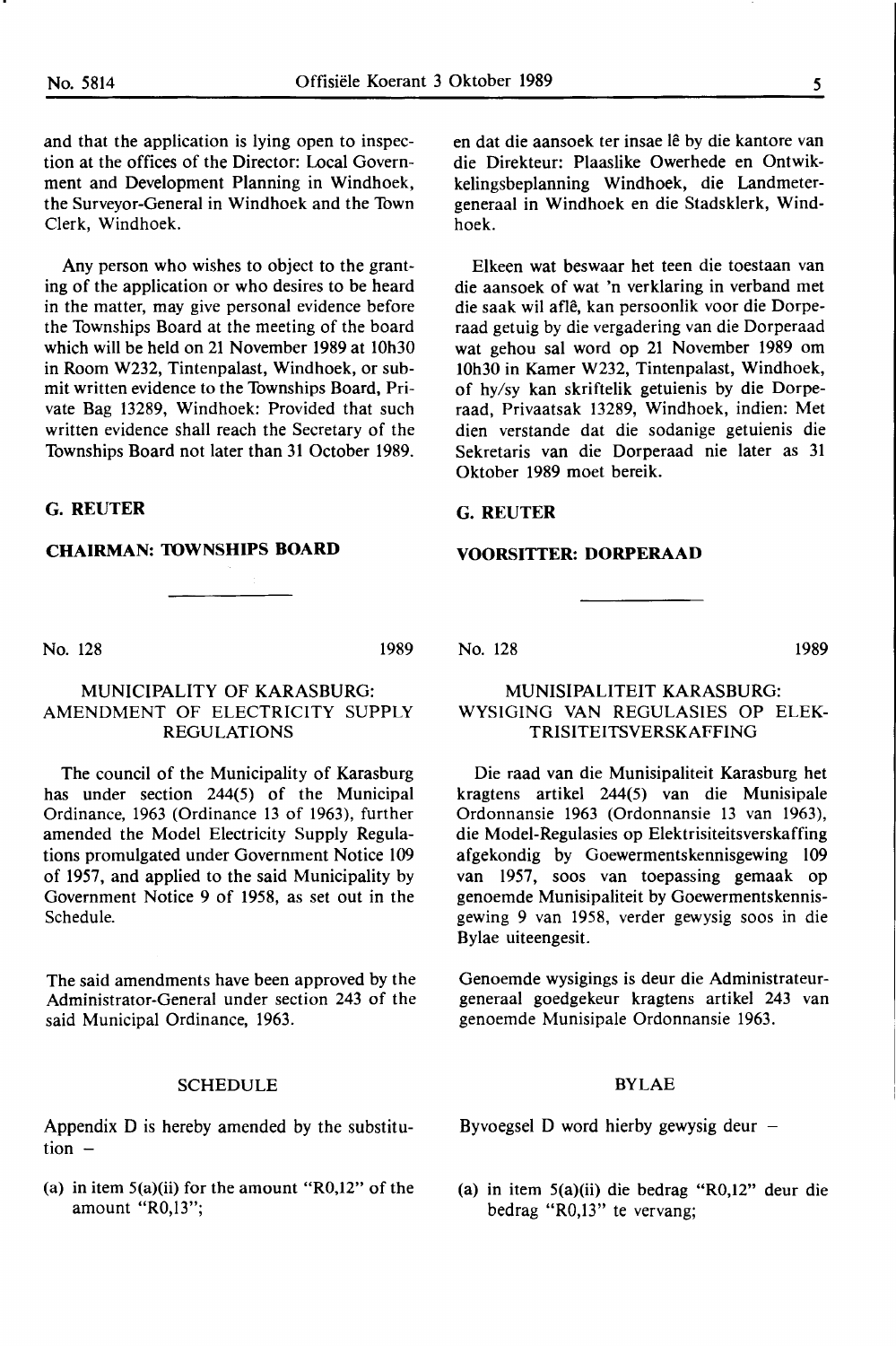- (b) in item 5(b)(ii) for the amount "R0,12" of the amount "R0,13";
- (c) in item  $5(d)(i)(a)$  for the amount "R3,00" of the amount "R5,00";
- (d) in item  $5(d)(i)(b)$  for the amount " $50c$ " of the amount "Rl,00"; and
- (e) in item  $5(d)(ii)$  for the amount "4,5c" of the amount "R0,13".

No. 129 1989

#### MUNICIPALITY OF KARASBURG: AMENDMENT OF SANITARY REGULA-TIONS

The council of the Municipality of Karasburg has under section 242 of the Municipal Ordinance, 1963 (Ordinance 13 of 1963), further amended the regulations promulgated under Government Notice 160 of 1939, by the substitution in item (b)(i) of the Schedule for the amount "R4,00" of the amount "R5,00".

The said amendment has been approved by the Administrator-General under section 243 of the said Municipal Ordinance, 1963.

No. 130 1989

#### MUNICIPALITY OF KEETMANSHOOP: AMENDMENT OF HEALTH REGULATIONS

The council of the Municipality of Keetmanshoop has under section 242 of the Municipal Ordinance, 1963 (Ordinance 13 of 1963), further amended the regulations promulgated under Government Notice 336 of 1953, by the substitution in item (b) of Schedule A for the amount of "Rl0,00" of the amount "Rl3,50".

The said amendment has been approved by the Administrator-General under section 243 of the said Municipal Ordinance, 1963.

- (b) in item 5(b)(ii) die bedrag "R0,12" deur die bedrag "R0,13" te vervang;
- (c) in item 5(d)(i)(a) die bedrag "R3,00" deur die bedrag "R5,00" te vervang;
- (d) in item 5(d)(i)(b) die bedrag "50c" deur die bedrag "Rl,00" te vervang; en
- (e) in item 5(d)(ii) die bedrag "4,5c" deur die bedrag "R0,13" te vervang.

No. 129 1989

#### MUNISIPALITEIT KARASBURG: WYSIGING VAN SANITÊRE REGULASIES

Die raad van die Munisipaliteit Karasburg het kragtens artikel 242 van die Munisipale Ordonnansie 1963 (Ordonnansie 13 van 1963) die regulasies afgekondig by Goewermentskennisgewing 160 van 1939, verder gewysig deur in item (b)(i) van die Bylae die bedrag "R4,00" deur die bedrag "R5,00" te vervang.

Genoemde wysiging is deur die Administrateurgeneraal goedgekeur kragtens artikel 243 van genoemde Munisipale Ordonnansie 1963.

No. 130 1989

 $\bullet$ 

#### MUNISIPALITEIT KEETMANSHOOP: WYSIGING VAN GESONDHEIDSREGULA-SIES

Die raad van die Munisipaliteit Keetmanshoop het kragtens artikel 242 van die Munisipale Ordonnansie 1963 (Ordonnansie 13 van 1963), die regulasies afgekondig by Goewermentskennisgewing 336 van 1953 verder gewysig deur in item (b) van Bylae A die bedrag **"Rl0,00"** deur die bedrag "Rl3,50" te vervang.

Genoemde wysiging is deur die Administrateurgeneraal goedgekeur kragtens artikel 243 van genoemde Munisipale Ordonnansie 1963.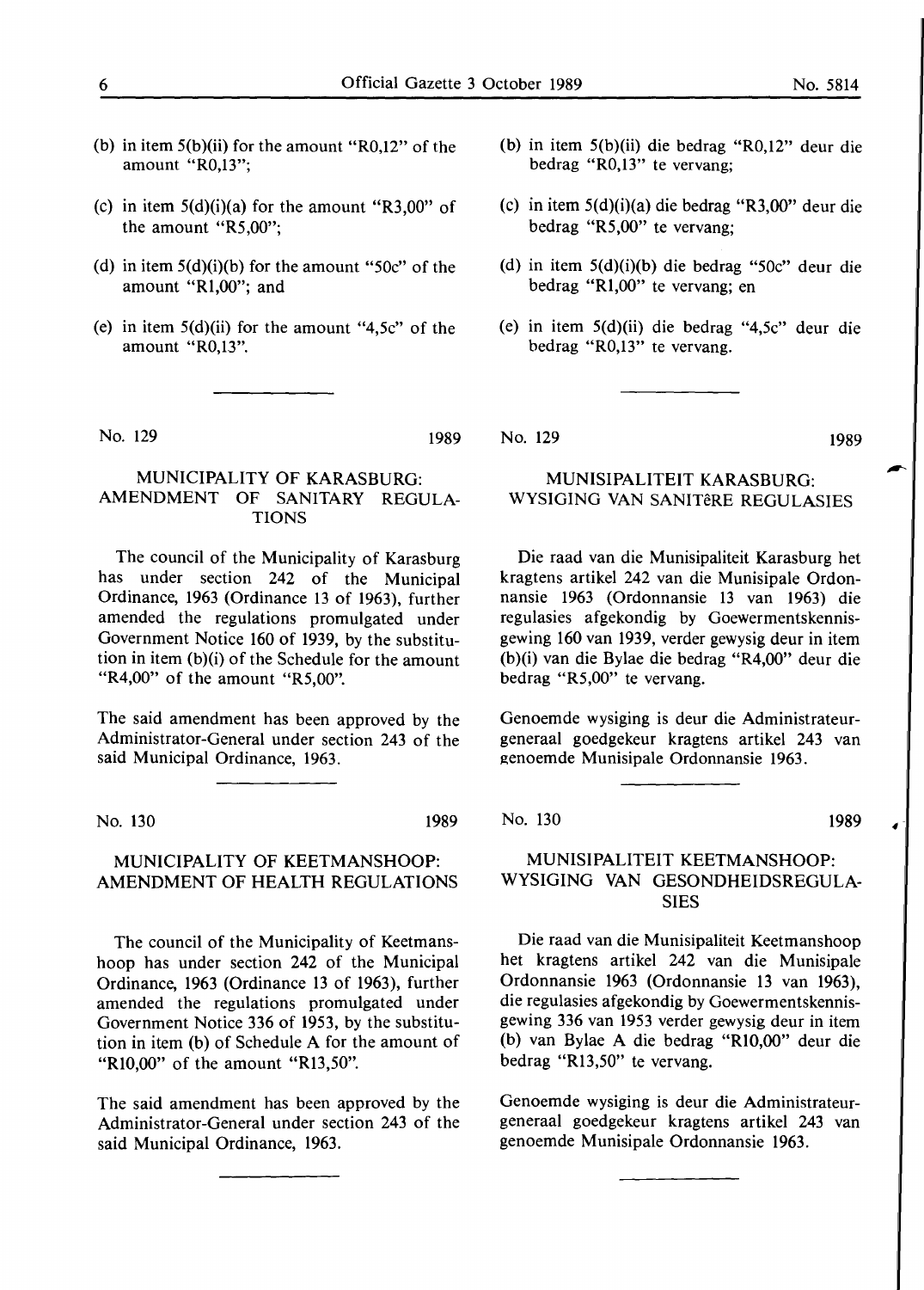No. 131 1989

#### MUNISIPALITEIT OUTJO:

No. 131 1989

#### **AMENDMENT** OF **TARIFF AND CHARGES RELATING** TO THE SUPPLY OF ELEC-**TRICITY**

**MUNICIPALITY** OF **OUTJO:** 

The council of the Municipality of Outjo has under section 242 of the Municipal Ordinance, 1963 (Ordinance 13 of 1963), further amended the Tariff and Charges relating to the supply of Electricity promulgated under Government Notice 96 of 1973 as set out in the Schedule.

The said amendments have been approved by the Administrator-General under section 243 of the said Municipal Ordinance, 1963.

#### **SCHEDULE**

- 1. Part A is hereby amended by the substitution in item 3(c)(i) for the amount "R8,00" of the amount "Rl2,00".
- 2. Part B is hereby amended  $-$ 
	- (a) by the substitution in item 1 for the amount "R0,70" of the amount "R0,80";
	- (b) by the substitution in item 2 for the amount "R0,90" of the amount "Rl,00";
	- (c) by the substitution in item 3 for the amount "Rl3,50" of the amount **"Rl** 5,00"; and
	- (d) by the substitution in item 4 for the amount "Rl0,50" of the amount "Rl2,00".
- 3. Part C is hereby amended
	- (a) by the substitution in item l(a) for the amount "R0,10" of the amount "R0,11"; and
	- (b) by the substitution in item l(b) for the amount "R0,075" of the amount "R0,085".

#### WYSIGING VAN AANSLAGTARIEF OP ELEKTRISITEITSLEWERING

Die raad van die Munisipaliteit Outjo het kragtens artikel 242 van die Munisipale Ordonnansie 1963 (Ordonnansie 13 van 1963), die Aanslagtarief op Elektrisiteitslewering afgekondig by Goewermentskennisgewing 96 van 1973 verder gewysig soos in die Bylae uiteengesit.

Genoemde wysigings is deur die Administrateurgeneraal goedgekeur kragtens artikel 243 van genoemde Munisipale Ordonnansie 1963.

#### BYLAE

- 1. Deel A word hierby gewysig deur in item 3(c)(i) die bedrag "R8,00" deur die bedrag "R12,00" te vervang.
- 2. Deel B word hierby gewysig  $-$ 
	- (a) deur in item 1 die bedrag "R0,70" deur die bedrag "R0,80" te vervang;
	- (b) deur in item 2 die bedrag "R0,90" deur die bedrag "Rl,00" te vervang;
	- (c) deur in item 3 die bedrag "Rl3,50" deur die bedrag "Rl5,00" te vervang; en
	- (d) deur in item 4 die bedrag "R10,50" deur die bedrag "Rl2,00" te vervang.
- 3. Deel C word hierby gewysig  $-$ 
	- (a) deur in item l(a) die bedrag "R0,10" deur die bedrag "R0,11" te vervang; en
	- (b) deur in item l(b) die bedrag "R0,075" deur die bedrag "R0,085" te vervang.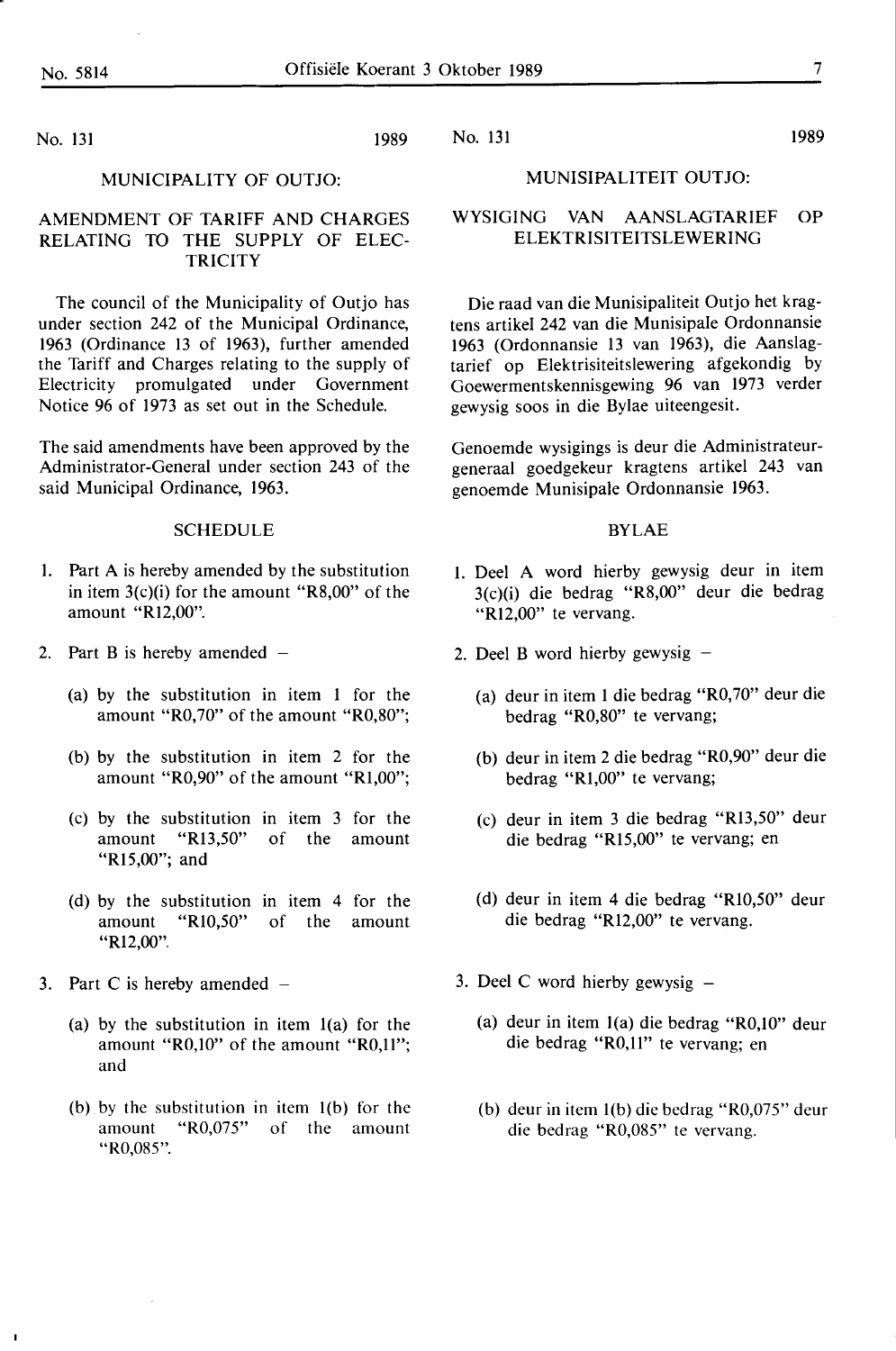- 4. Part D is hereby amended  $-$ 
	- (a) by the substitution in item l(a) for the amount **"R6,00"** of the amount **"R8,00";**
	- (b) by the substitution in item l(b) for the amount **"R8,00"** of the amount **"RI0,00";**
	- (c) by the substitution in item 2 for the amount "R8,00" of the amount **"RI0,00";**
	- (d) by the substitution in item 3 for the amount "R6,00" of the amount "R8,00";
	- (e) by the subtitution in item 4 for the amount "R6,00" of the amount "R8,00";
	- (f) by the substitution in item *5* for the amount "R8,00" of the amount **"RI0,00";**
	- (g) by the substitution in item 6(a) for the amount "RI0,00" of the amount "R<sub>15</sub>,00";
	- (h) by the substitution in item 6(b) for the amount "Rl2,00"of the amount **"Rl8,00";**
	- (i) by the substitution in item 7 for the amount **"R25, 00"** of the amount "R30,00"; and
	- (j) by the substitution in item 8 for the amount **"R50,00"** of the amount "R80,00".

No. 132 1989

#### MUNICIPALITY OF OUTJO: AMENDMENT OF WATER SUPPLY REGU-LATIONS

The council of the Municipality of Outjo has under section 242 of the Municipal Ordinance, 1963 (Ordinance 13 of 1963), further amended the Water Supply Regulations promulgated under Government Notice 16 of 1974, as set out in the Schedule.

- 4. Deel D word hierby gewysig  $-$ 
	- (a) deur in item l(a) die bedrag **"R6,00"** deur die bedrag **"R8,00"** te vervang;
	- (b) deur in item l(b) die bedrag **"RS,00"** deur die bedrag **"RI0,00"** te vervang;
	- (c) deur in item 2 die bedrag **"RS,00"** deur die bedrag **"RI0,00"** te vervang;
	- (d) deur in item 3 die bedrag **"R6,00"** deur die bedrag **"R8,00"** te vervang;
	- (e) deur in item 4 die bedrag **"R6,00"** deur die bedrag "R8,00" te vervang;
	- (f) deur in item *5* die bedrag **"R8,00"** deur die bedrag **"RI0,00"** te vervang;
	- (g) deur in item 6(a) die bedrag **"RI0,00"** deur die bedrag **"Rl5,00"** te vervang;
	- (h) deur in item 6(b) die bedrag **"Rl2,00"** deur die bedrag **"Rl8,00"** te vervang;
	- (i) deur in item 7 die bedrag **"R25,00"** deur die bedrag "R30,00" te vervang; en
	- (j) deur in item 8 die bedrag "R50,00" deur die bedrag "R80,00" te vervang.

No. 132 1989

#### MUNISIPALITEIT OUTJO: WYSIGING VAN WATERLEWERINGS-REGULASIES

Die raad van die Munisipaliteit Outjo het kragtens artikel 242 van die Munisipale Ordonnansie 1963 (Ordonnansie 13 van 1963) die Waterleweringsregulasies afgekondig by Goewermentskennisgewing 16 van 1974, verder gewysig soos in die Bylae uiteengesit.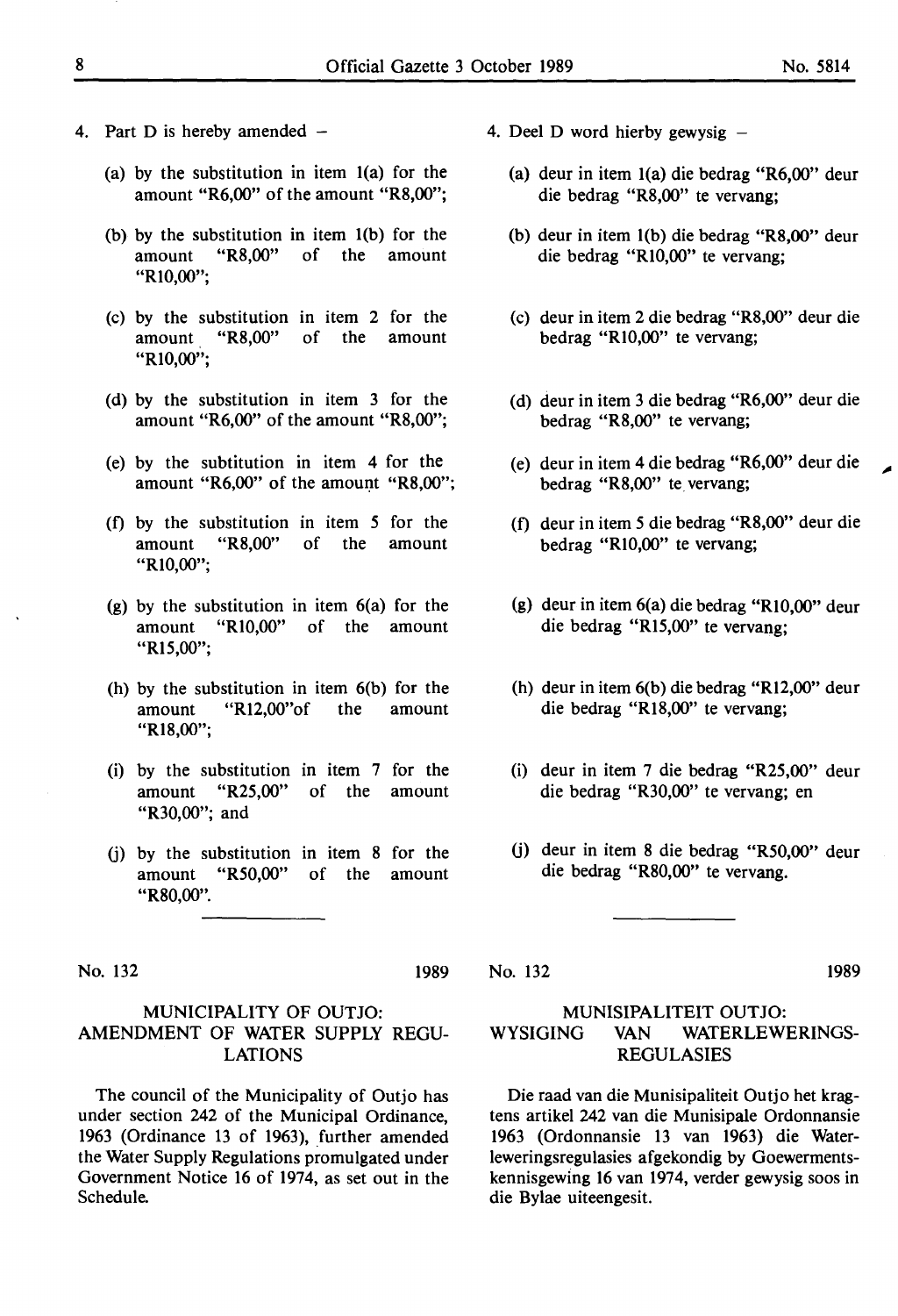The said amendments have been approved by the Administrator-General under section 243 of the said Municipal Ordinance, 1963.

#### **SCHEDULE**

Annexure A is hereby amended by the substitution  $-$ 

- (a) in item l(b) for the amount "R0,40" of the amount "R0,50";
- (b) in item l(c) for the amount "R0,45" of the amount "R0,60";
- (c) in item  $4(a)(i)$  for the amount "R6,00" of the amount "R8,00";
- (d) in item  $4(a)(ii)$  for the amount "R8,00" of the amount "Rl0,00";
- (e) in item 4(b) for the amount **"R8,00"** of the amount "Rl0,00";
- (f) in item 4(c) for the amount **"R6,00"** of the amount "R8,00"; and
- (g) in item 4(d) for the amount "R6,00" of the amount "R8,00".

Genoemde wysiging is deur die Administrateurgeneraal goedgekeur kragtens artikel 243 van genoemde Munisipale Ordonnansie 1963.

#### **BYLAE**

Aanhangsel A word hierby gewysig deur

- (a) in item l(b) die bedrag "R0,40" deur die bedrag "R0,50" te vervang;
- (b) in item l(c) die bedrag "R0,45" deur die bedrag "R0,60" te vervang;
- (c) in item 4(a)(i) die bedrag "R6,00" deur die bedrag "R8,00" te vervang;
- (d) in item 4(a)(ii) die bedrag "R8,00" deur die bedrag "Rl0,00" te vervang;
- (e) in item 4(b) die bedrag "R8,00" deur die bedrag "Rl0,00" te vervang;
- (f) in item 4(c) die bedrag "R6,00" deur die bedrag "R8,00" te vervang; en
- (g) in item 4(d) die bedrag "R6,00" deur die bedrag "R8,00" te vervang.

No. 133 1989

No. 133

#### MUNICIPALITY OF SWAKOPMUND:

#### AMENDMENT OF CEMETERY REGULA-TIONS

The council of the Municipality of Swakopmund has under section 242 of the Municipal Ordinance, 1963 (Ordinance 13 of 1963), further amended the regulations promulgated under Government Notice 91 of 1981, as set out in the Schedule.

The said amendments have been approved by the Administrator-General under section 243 of the said Municipal Ordinance, 1963.

#### MUNISIPALITEIT SWAKOPMUND:

#### WYSIGING VAN BEGRAAFPLAAS-REGULASIES

Die raad van die Munisipaliteit Swakopmund het kragtens artikel 242 van die Munisipale Ordonnansie 1963 (Ordonnansie 13 van 1963), die regulasies afgekondig by Goewermentskennisgewing 91 van 1981, verder gewysig soos in die Bylae uiteengesit.

Genoemde wysigings is deur die Administrateurgeneraal goedgekeur kragtens artikel 243 van genoemde Munisipale Ordonnansie 1963.

1989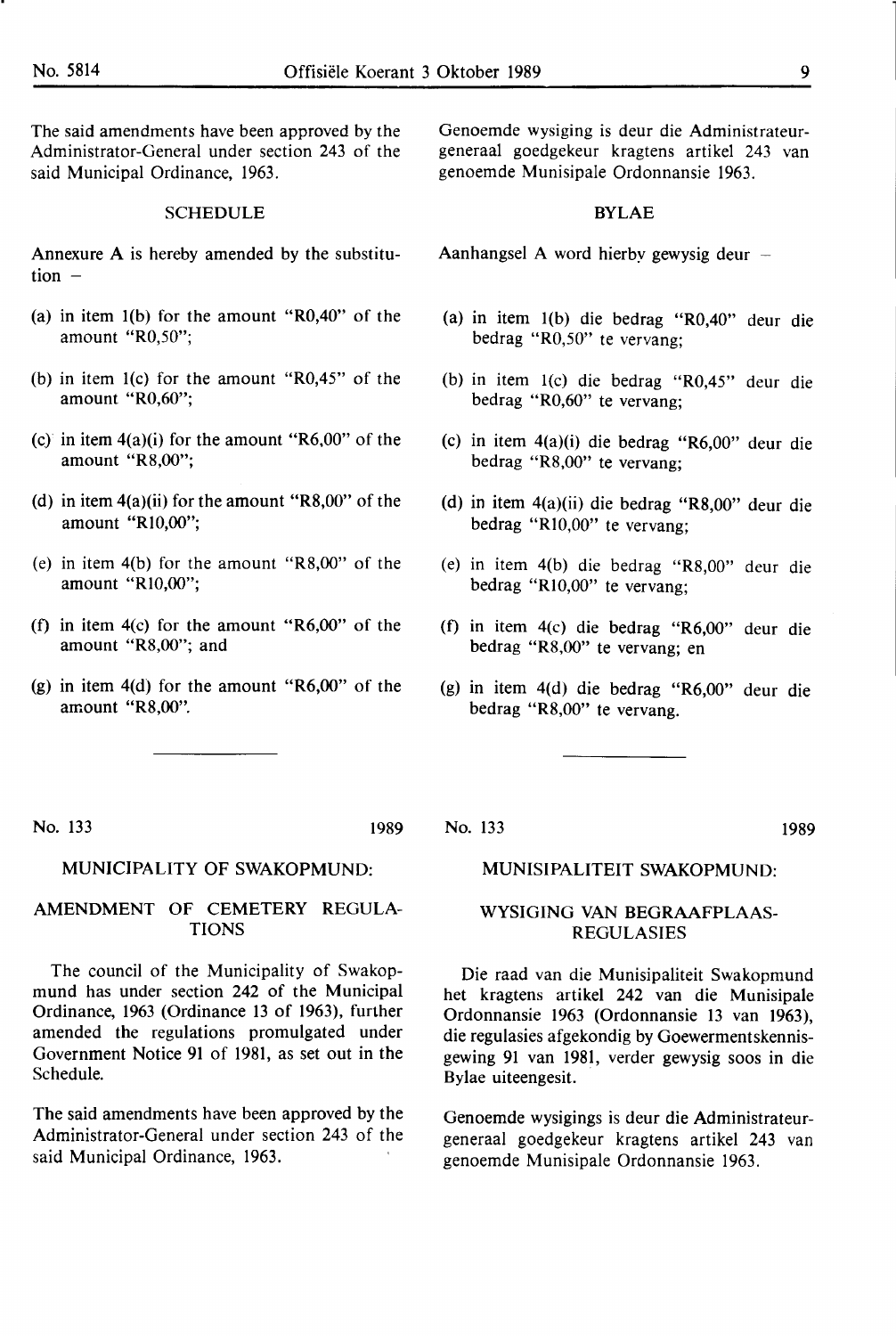#### SCHEDULE

Schedule C is hereby amended by the substitution

- (a) in item  $1(1)(a)(i)$  for the amount "R450,00" of the amount "R495,00";
- (b) in item  $1(1)(a)(ii)$  for the amount "R900,00" of the amount "R990,00";
- (c) in item  $1(1)(b)(i)$  for the amount "R25,00" of the amount "R30,00";
- (d) in item  $1(1)(b)(ii)$  for the amount "R75,00" of the amount "R85,00";
- (e) in item  $1(2)(a)$  for the amount "R450,00" of the amount "R495,00";
- (f) in item  $1(2)(b)$  for the amount "R315,00" of the amount "R350,00";
- (g) in item  $1(2)(c)$  for the amount "R250,00" of the amount "R275,00";
- (h) in item  $1(2)(e)$  for the amount "R80,00" of the amount "R90,00";
- (i) in item  $1(2)(f)$  for the amount "R200,00" of the amount "R220,00";
- (j) in item  $1(3)$  for the amount "R $100,00$ " of the amount "Rll0,00";
- (k) in item  $1(4)(a)(i)$  for the amount "R33,35" of the amount "R40,00";
- (1) in item  $1(4)(a)(ii)$  for the amount "R33,35" of the amount "R40,00";
- (m) in item  $1(4)(b)(i)$  for the amount "R50,00" of the amount "R55,00";
- (n) in item  $1(4)(b)(ii)$  for the amount "R50,00" of the amount "R55,00";
- (o) in item  $1(5)(a)(i)$  for the amount "R600,00" of the amount "R660,00";
- (p) in item  $1(5)(a)(ii)$  for the amount "R400,00" of the amount "R440,00";

#### BYLAE

Bylae C word hierby gewysig deur  $-$ 

- (a) in item l(l)(a)(i) die bedrag "R450,00" deur die bedrag "R495,00" te vervang;
- (b) in item l(l)(a)(ii) die bedrag "R900,00" deur die bedrag "R990,00" te vervang;
- (c) in item l(l)(b)(i) die bedrag "R25,00" deur die bedrag "R30,00" te vervang;
- (d) in item l(l)(b)(ii) die bedrag "R75,00" deur die bedrag "R85,00" te vervang;
- (e) in item 1(2)(a) die bedrag "R450,00" deur die bedrag "R495,00" te vervang;
- (f) in item 1(2)(b) die bedrag "R315,00" deur die bedrag "R350,00" te vervang;
- (g) in item 1(2)(c) die bedrag "R250,00" deur die bedrag "R275,00" te vervang;
- (h) in item 1(2)(e) die bedrag "R80,00" deur die bedrag "R90,00" te vervang;
- (i) in item 1(2)(f) die bedrag "R200,00" deur die bedrag "R220,00" te vervang;
- (j) in item 1(3) die bedrag "Rl00,00" deur die bedrag "R110,00" te vervang;
- (k) in item 1(4)(a)(i) die bedrag "R33,35" deur die bedrag "R40,00" te vervang;
- (1) in item 1(4)(a)(ii) die bedrag "R33,35" deur die bedrag "R40,00" te vervang;
- (m) in item 1(4)(b){i) die bedrag "R50,00" deur die bedrag "R55,00" te vervang;
- (n) in item 1(4)(b)(ii) die bedrag "R50,00" deur die bedrag "R55,00" te vervang;
- (o) in item l(S)(a)(i) die bedrag "R600,00" deur die bedrag "R660,00" te vervang;
- (p) in item 1(5)(a)(ii) die bedrag "R400,00"deur die bedrag "R440,00" te vervang;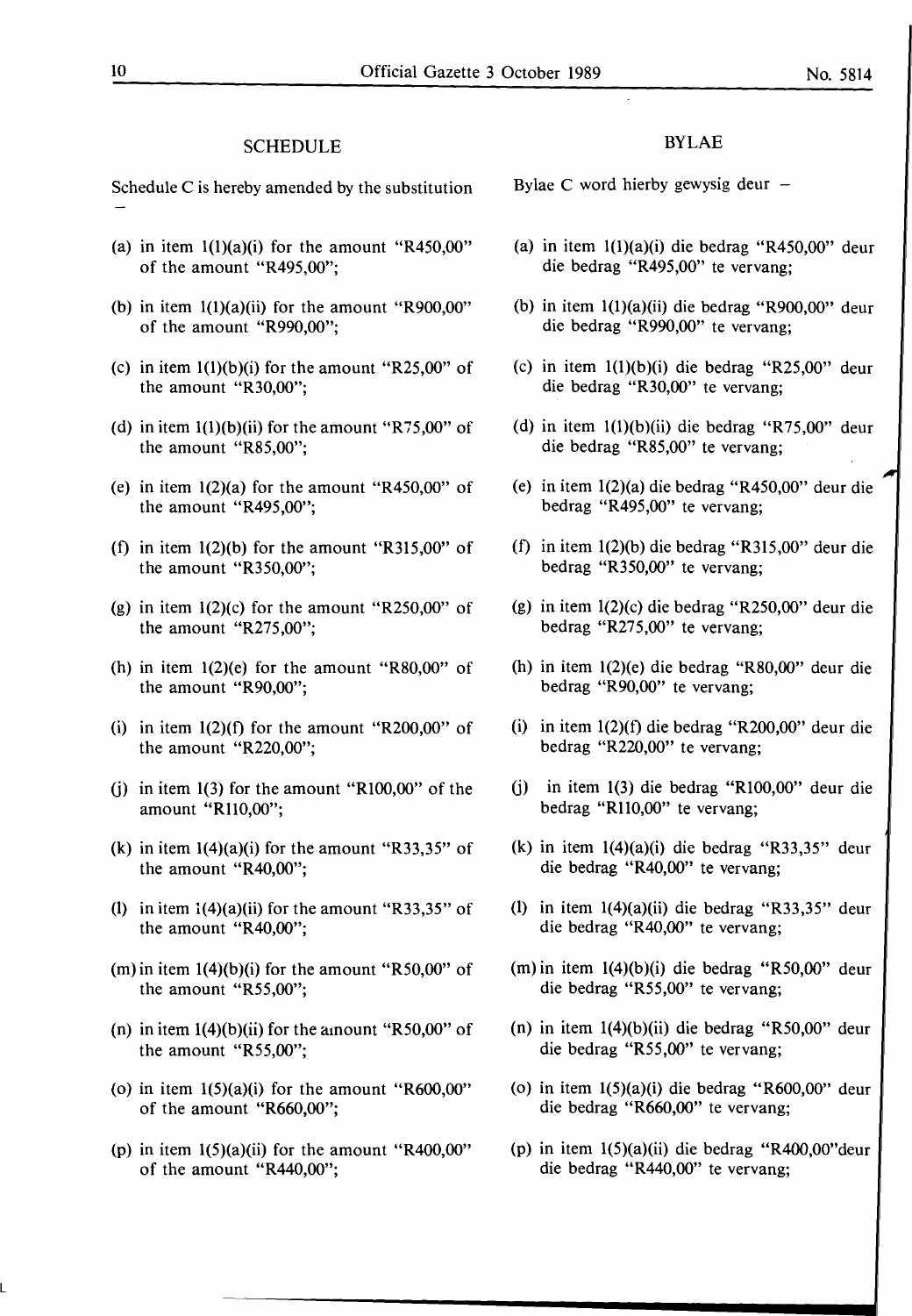- (q) in item  $1(5)(b)$  for the amount "R150,00" of the amount "Rl65,00";
- (r) in item 1(7) for the amount "R60,00" of the amount "R70,00"; and
- (s) in item 1(8) for the amount "RI00,00" of the amount "Rll0,00".
- (q) in item 1(5)(b) die bedrag "Rl50,00" deur die bedrag "Rl65,00" te vervang;
- (r) in item 1(7) die bedrag "R60,00" deur die bedrag "R70,00" te vervang; en
- (s) in item 1(8) die bedrag "RI00,00" deur die bedrag "R110,00" te vervang.

No. 134 1989

### MUNICIPALITY OF SWAKOPMUND: AMENDMENT OF HEALTH REGULATIONS

The council of Municipality of Swakopmund has under section 242 of the Municipal Ordinance, 1963 (Ordinance 13 of 1963), further amended the Health Regulations promulgated under Government Notice 165 of 1958, as set out in the Schedule.

The said amendments have been approved by the Administrator-General under section 243 of the said Municipal Ordinance, 1963.

#### SCHEDULE

- 1. Item l of the tariff of sanitary fees contained .in paragraph (c) is hereby amended by the substitution  $-$ 
	- (a) in paragraph (a) for the amount "Rl9,55" of the amount "R22,00";
	- (b) in paragraph (b) for the amount "R8,00" of the amount "R8,50";
	- (c) in paragraph (c) for the amounts "RI0,93", "Rl6,33" and "R48,30" of the amounts "Rl2,00", "Rl7,50" and "R50,00", respectively;
	- (d) in paragraph (d) for the amount "R23,00" of the amount "R25,00";

No. 134 1989

#### MUNISIPALITEIT SWAKOPMUND: WYSIGING VAN GESONDHEIDSREGULA-SIES

Die raad van die Munisipaliteit Swakopmund het kragtens artikel 242 van die Munisipale Ordonnansie 1963 (Ordonnansie 13 van 1963) die Gesondheidsregulasies afgekondig by Goewermentskennisgewing 165 van 1958, verder gewysig soos in die Bylae uiteengesit.

Genoemde wysigings is deur die Administrateurgeneraal goedgekeur kragtens artikel 243 van genoemde Munisipale Ordonnansie 1963.

#### **BYLAE**

- 1. Item 1 van die tariefskaal van sanitasiegelde vervat in paragraaf (c) word hierby gewysig  $deur -$ 
	- (a) in paragraaf (a) die bedrag "Rl9,55" deur die bedrag "R22,00" te vervang;
	- (b) in paragraaf (b) die bedrag "R8,00" deur die bedrag "R8,50" te vervang;
	- (c) in paragraaf (c) die bedrae "RI0,93", "Rl6,33" en "R48,30" deur, onderrskeidelik, die bedrae "Rl2,00", "Rl7,50" en "R50,00" te vervang;
	- (d) in paragraaf (d) die bedrag "R23,00" deur die bedrag "R25,00" te vervang;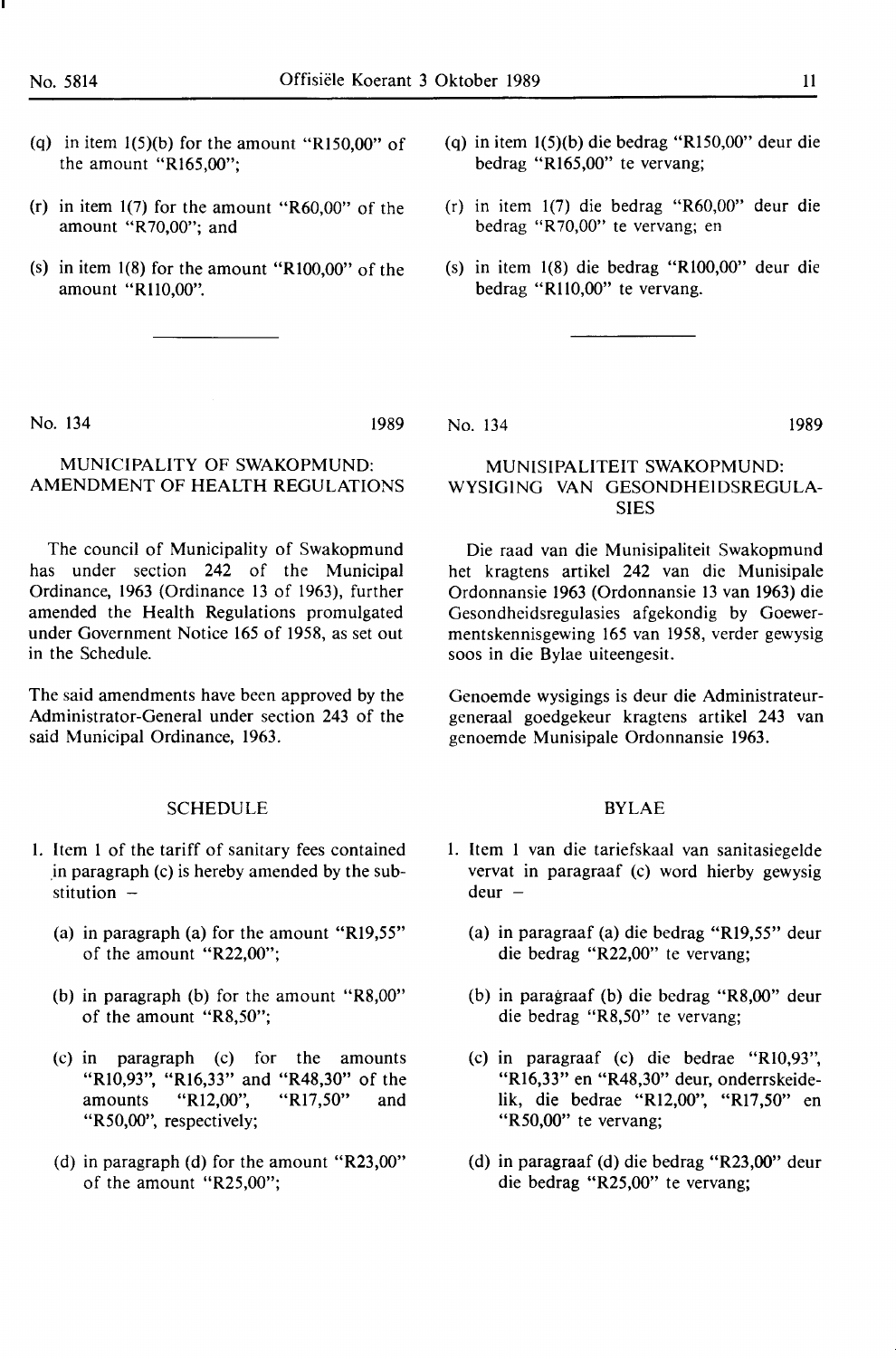- (e) in paragraph (e) for the amounts "R79,93", "Rll8,45" and "R266,80" of the amounts "R84,70", "Rl25,50" and "R275,00", respectively;
- (f) in paragraph (f) for the amounts "R9,20" and "R8,05" of the amounts "R9,75" and "R9,00", respectively;
- (g) in paragraph (g) for the amount " $R1,15$ " of the amount "Rl,22";
- (h) in paragraph (h) for the expression "28,32m<sup>2</sup>"of the expression "10m<sup>2"</sup> and for the amount "R28,75" of the amount "R29,00";
- (i) in paragraph (i)(i) for the amount "R16,10" of the amount "R20,00"; and
- (j) in paragraph (i)(ii) for the amount "R4,60" of the amount "R4,90".
- 2. The following item is hereby substituted for item 4 of the tariff of sanitary fees contained in paragraph (c):
	- "4. Minimum charge in respect of vacant premises as well as unoccupied built upon premises  $\dots \dots \dots \dots$ . R8,50 monthly.'.

No. 135 1989

#### **MUNICIPALITY OF SWAKOPMUND: AMENDMENT OF NATIVE LOCATION REGULATIONS**

The council of the Municipality of Swakopmund has under section 32(2) of the Natives (Urban Areas) Proclamation, 1951 (Proclamation 56 of 1951), further amended the regulations promulgated under Government Notice 206 of 1962 as set out in the Sechedule.

The said amendments have been approved by the Administrator-General under section 32(4) of the said Natives (Urban Areas) Proclamation, 1951.

- (e) **in** paragraaf (e) die bedrae "R79,93", "R118,45" en "R266,80" deur, onderskeidelik, die bedrae "R84,70", "Rl25,50" en "R275,00" te vervang;
- (f) in paragraaf (f) die bedrae "R9,20" en "R8,05" deur, onderskeidelik, die bedrae "R9,75" en "R9,00" te vervang;
- (g) in paragraaf (g) die bedrag "Rl,15" deur die bedrag "Rl,22" te vervang;
- (h) in paragraaf (h) die uitdrukking van "28,32m<sup>2"</sup> deur die uitdrukking "10m<sup>2"</sup> te vervang en die bedrag "R28, 75" deur die bedrag "R29,00" te vervang;
- (i) in paragraaf (i)(i) die bedrag "Rl6,l0" deur die bedrag "R20,00" te vervang; en
- (j) in paragraaf (i)(ii) die bedrag "R4,60" deur die bedrag "R4,90" te vervang.
- 2. ltem 4 van die tariefskaal van sanitasiegelde vervat in paragraaf (c) word hierby deur die volgende item vervang:
	- "4. Minimum heffing ten opsigte van onbehoude persele asook beboude persele wat nie bewoon word nie ......... R8,50 maandeliks'.'.

No. 135 1989

#### **MUNISIPALITEIT VAN SWAKOPMUND: WYSIGING VAN INBOORLING-LOKASIEREGULASIES**

Die raad van die Munisipaliteit Swakopmund het kragtens artikel 32(2) van die Proklamasie op Inboorlinge in Stedelike Gebiede 1951 (Proklamasie 56 van 1951) die regulasies afgekondig by Goewermentskennisgewing 206 van 1962 verde1 gewysig soos in die Bylae uiteengesit.

Genoemde wysigings is deur die Administrateur generaal goedgekeur kragtens artikel 32(4) vai genoemde Proklamasie op Inboorlinge in Stede like Gebiede 1951.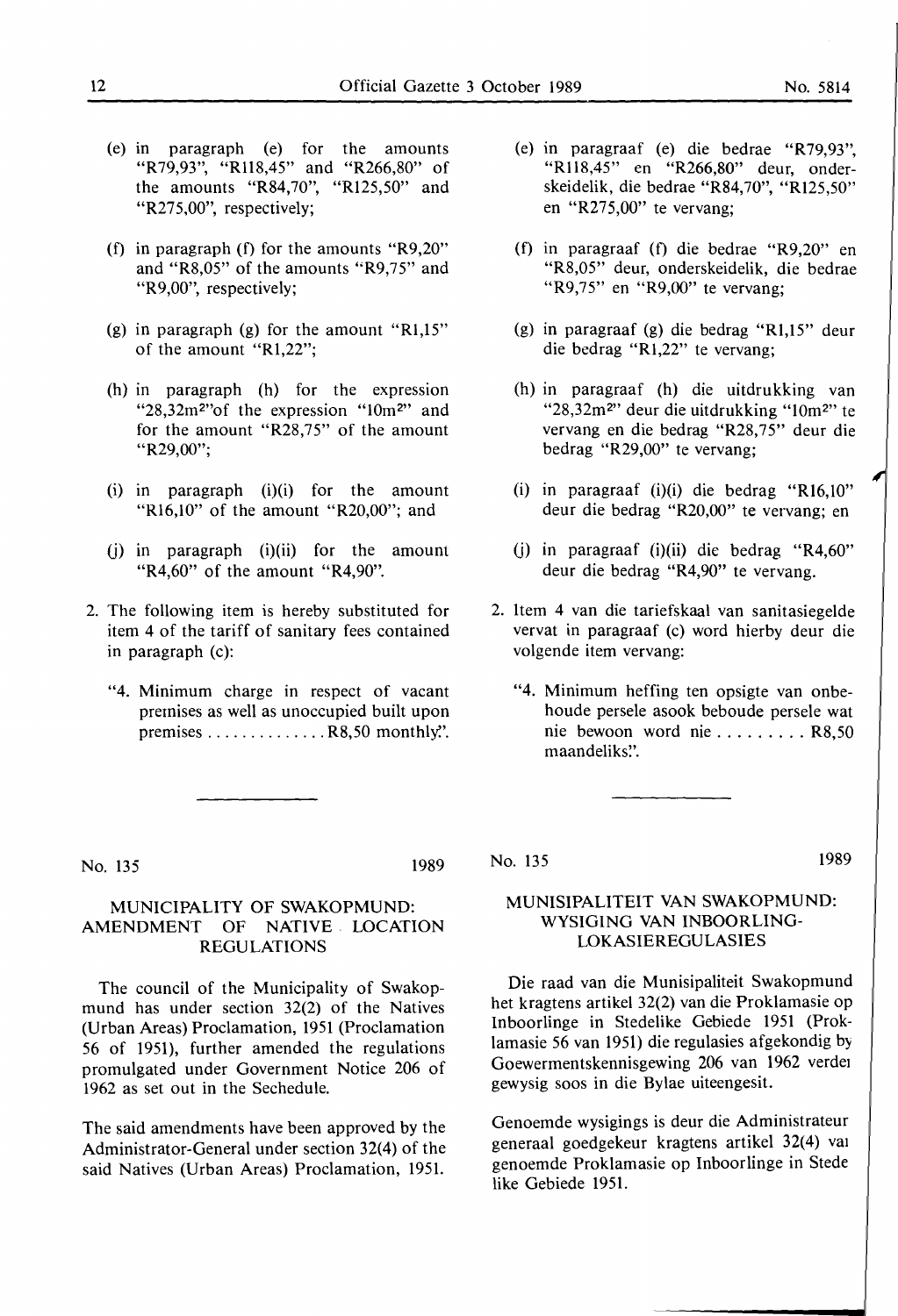#### SCHEDULE

Schedule V is hereby amended by the substitution

- (a) in item 1(1) for the amount "RI8,70" of the amount "R22,45";
- (b) in item 1(2) for the amount "39,20" of the amount "R47,05";
- (c) in item 1(3) for the amount "R57,40" of the amount "R68,90";
- (d) in item 1(4) for the amount "R88,85" of the amount "Rl06,65";
- (e) in item 1(5) for the amount "RI00,40" of the amount "RI20,50";
- (f) in item 2 for the amount "R360,00" of the amount "R42I,20";
- (g) in item 3(1) for the amount "R31,00" of the amount "R40,00";
- (h) in item 3(2) for the amount "Rl,00" of the amount **"RI,** 15";
- (i) in item 3(3) for the amount "Rl,30" of the amount "Rl,65";
- (j) in item 3(4) for the amount "Rl,40" of the amount "Rl,85";
- (k) in item 6(1) for the amount "R36,00" of the amount "R54,00";
- (1) in item  $6(2)$  for the amount "R18,00" of the amount "R31,50"; and
- (m) in item 11 for the amount "R6,00" of the amount "R8,00".

#### BYLAE

Bylae V word hierby gewysig deur

- (a) in item 1(1) die bedrag "Rl8,70" deur die bedrag "R22,45" te vervang;
- (b) in item 1(2) die bedrag "R39,20" deur die bedrag "R47,05" te vervang;
- (c) in item 1(3) die bedrag "R57,40" deur die bedrag "R68,90" te vervang;
- (d) in item 1(4) die bedrag "R88,85" deur die bedrag "Rl06,65" te vervang;
- (e) in item 1(5) die bedrag "RI00,40" deur die bedrag "R120,50" te vervang;
- (f) in item 2 die bedrag "R360,00" deur die bedrag "R421,20" te vervang;
- (g) in item 3(1) die bedrag "R31,00" deur die bedrag "R40,00" te vervang;
- (h) in item 3(2) die bedrag "RI,00" deur die bedrag "Rl,15" te vervang;
- (i) in item 3(3) die bedrag "Rl,30" deur die bedrag "Rl,65" te vervang;
- (j) in item 3(4) die bedrag "Rl,40" deur die bedrag "Rl,85" te vervang;
- (k) in item 6(1) die bedrag "R36,00" deur die bedrag "R54,00" te vervang;
- (1) in item 6(2) die bedrag "Rl8,00" deur die bedrag "R31,50" te vervang ; en
- (m) in item 11 die bedrag "R6,00" deur die bedrag "R8,00" te vervang.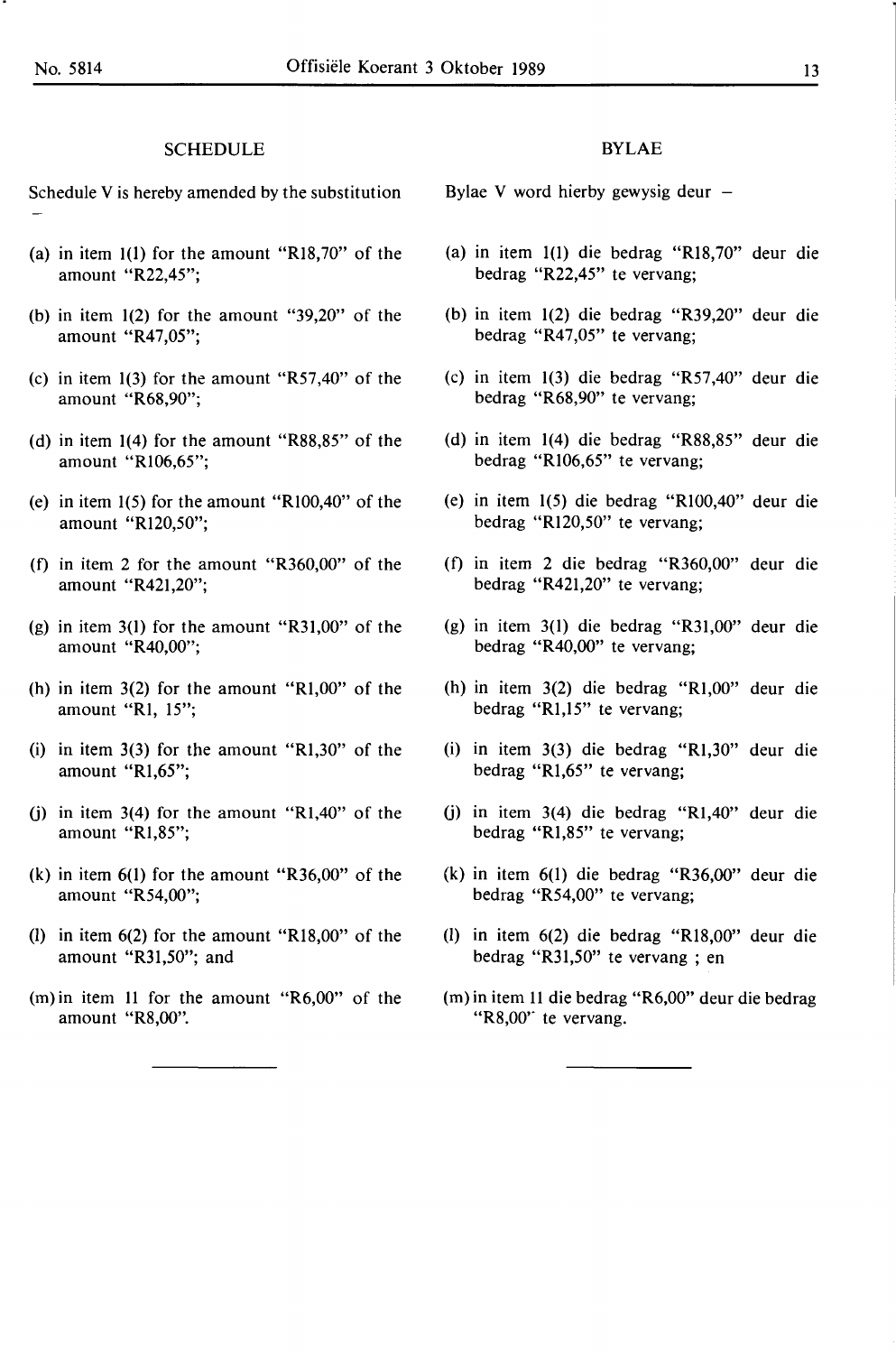No. 136 1989

#### MUNICIPALITY OF TSUMEB: AMENDMENT OF DRAINAGE AND SEWERAGE REGULATIONS

The council of the Municipality of Tsumeb has under section 242 of the Municipal Ordinance, 1963 (Ordinance 13 of 1963), further amended the regulations promulgated under Government Notice 149 of 1970 as set out in the Schedule.

The said amendments have been approved by the Administrator-General under section 243 of the said Municipal Ordinance, 1963.

#### **SCHEDULE**

The Annexure "TARIFF OF CHARGES" is hereby substituted for the following Schedule:

#### "SCHEDULE

#### TARIFF OF CHARGES

The following charges shall be payable to the local authority:

1. For connecting a private sewer to a public sewer either directly or indirectly by means of a sewer connection with a diameter of  $-$ 

(a) 110 mm - R130,00; (b) 160 mm - R150,00.

- 2. Monthly charges  $-$ 
	- (a) for private residences and flats, per residence or flat - Rl2,00;
	- (b) for all other buildings, per water closet R12,50;
	- (c) for erven, whether or not a building is erected, where public sewer is available, but not made use of;
		- (i) residential erven Rl2,00;
		- (ii) erven for other purposes R12,50".

No. 136 1989

#### MUNISIPALITEIT TSUMEB: WYSIGING VAN DREINERINGS- EN RIOLERINGSREGULASIES

Die raad van die Munisipaliteit Tsumeb het kragtens artikel 242 van die Munisipale Ordonnansie 1963 (Ordonnansie 13 van 1963), die regulasies afgekondig by Goewermentskennisgewing 149 van 1970 verder gewysig soos in die Bylae uiteengesit.

Genoemde wysigings is deur die Administrateurgeneraal goedgekeur kragtens artikel 243 van genoemde Munisipale Ordonnansie 1963.

#### BYLAE

Die Bylae "TARIEF VAN GELDE" word hierby deur die volgende Bylae vervang:

#### "BYLAE

#### TARIEF VAN GELDE

Die volgende gelde is betaalbaar aan die plaaslike bestuur:

1. Vir die aansluiting van 'n privaat vuilriool, hetsy regstreeks of onregstreeks deur middel van 'n vuilrioolverbinding met 'n deursnee  $van -$ 

(a) 110 mm - R130,00; (b) 160 mm - R150,00.

- 2. Maandelikse gelde  $-$ 
	- (a) vir privaat wonings en woonstelle, per woning of woonstel - R12,00;
	- (b) vir alle ander geboue, per spoelkloset R12,50;
	- (c) vir erwe waar openbare riool beskikbaar is, maar nie gebruik word nie, hetsy bebou of onbebou:
		- $(i)$  woonerwe R12,00;
		- (ii) erwe vir ander doeleindes R12,50".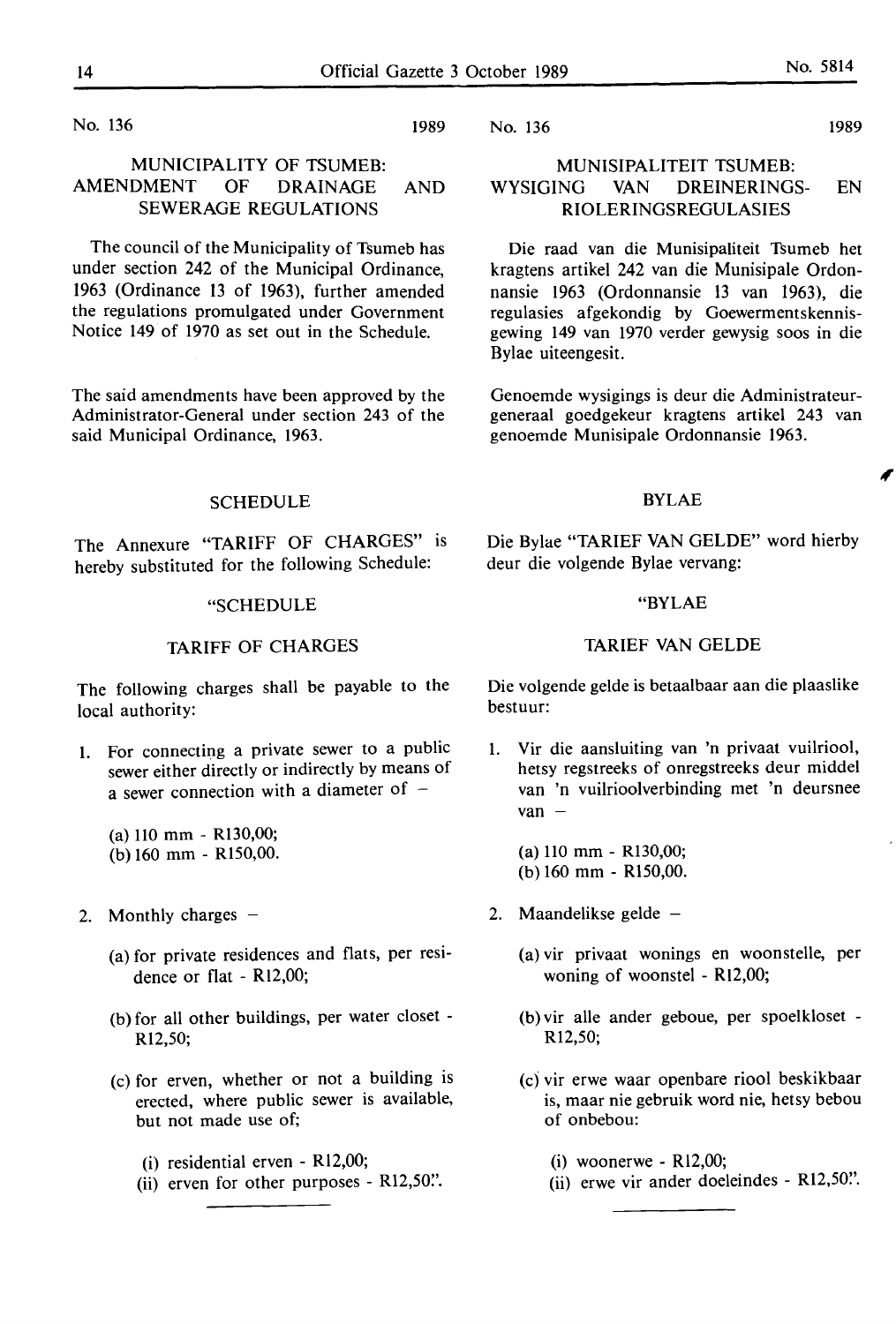No. 137 1989

#### MUNICIPALITY OF TSUMEB: AMENDMENT OF HEALTH REGULATIONS

The council of the Municipality of Tsumeb has under section 242 of the Municipal Ordinance, 1963 (Ordinance 13 of 1963), further amended the Health Regulations promulgated under Government Notice 131 of 1956, as set out in the Schedule.

The said amendments have been approved by the Administrator-General under section 243 of the said Municipal Ordinance, 1963.

SCHEDULE

The following Schedule is hereby substituted for Schedule C:

#### "SCHEDULE

#### **R**

- 1. For the removal of domestic refuse from all premises once weekly, per standard refuse bin, per month... 13,00
- 2. For the removal, on request, of garden refuse, per  $load$  . . . . . . . . . 12, 00
- 3. For the removal, on request, of industrial refuse  $-$ 
	- (a) Per refuse bin, per month .... 13,00
	- (b) Per trailer load or part thereof 6,00
	- (c) Per lorry load or part thereof 12,00
- 4. For the removal, on request, of ground or rubble, per load  $\dots$  . . . . 15,00".

No. 137 1989

#### MUNISIPALITEIT TSUMEB: WYSIGING VAN GESONDHEIDSREGULA-**SIES**

Die raad van die Munisipaliteit Tsumeb het kragtens artikel 242 van die Munisipale Ordonnansie 1963 (Ordonnansie 13 van 1963) die Gesondheidsregulasies afgekondig by Goewermentskennisgewing 131 van 1956, verder gewysig soos in die Bylae uiteengesit.

Genoemde wysigings is deur die Administrateurgeneraal goedgekeur kragtens artikel 243 van genoemde Munisipale Ordonnansie 1963.

#### BYLAE

Bylae C word hierby deur die volgende Bylae vervang:

#### "BYLAE

#### **R**

| 1. | Vir die verwydering van huisvullis<br>vanaf alle persele een keer per<br>week, per standaard vullishouer, |       |
|----|-----------------------------------------------------------------------------------------------------------|-------|
|    | per maand                                                                                                 | 13,00 |
| 2. | Vir die verwydering, op versoek,<br>van tuinvullis, per vrag                                              | 12,00 |
| 3. | Vir die verwydering, op versoek,<br>van bedryfsvullis $-$                                                 |       |
|    | (a) Per vullishouer, per maand<br>(b) Per sleepwavrag of gedeelte                                         | 13,00 |
|    | daarvan<br>(c) Per vragmotorvrag of gedeelte                                                              | 6,00  |
|    | $daarvan$                                                                                                 | 12.00 |

4. Vir die verwydering, op versoek, van grond of puin, per vrag  $\dots$  15,00".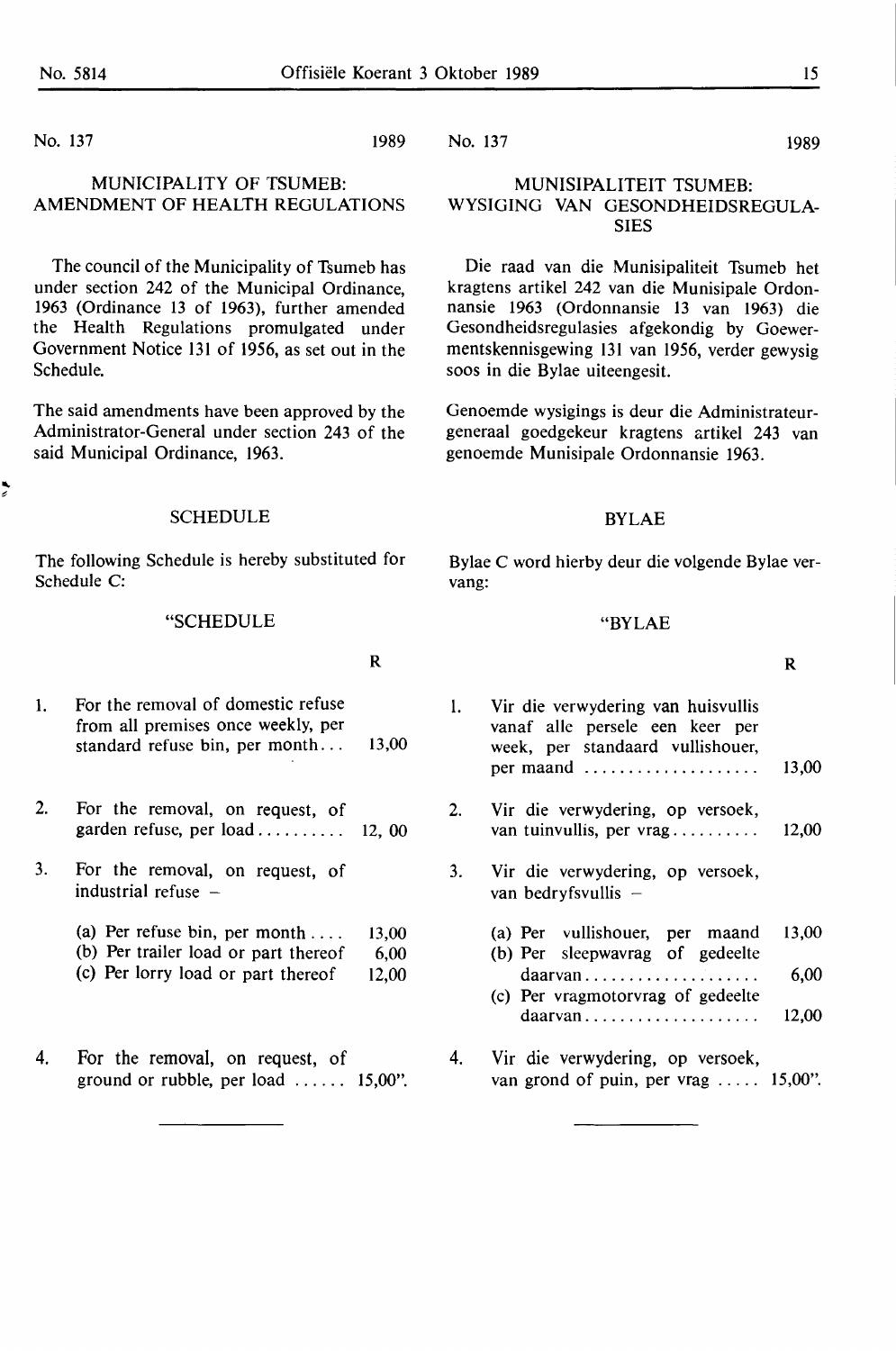No. 138 1989

#### MUNICIPALITY OF USAKOS:

#### **AMENDMENT OF ELECTRICITY SUPPLY REGULATIONS**

The council of the Municipality of Usakos has under section 244(5) of the Municipal Ordinance, 1963 (Ordinance 13 of 1963), further amended the Model Electricity Supply Regulations promulgated under Government Notice 109 of 1957, and applied to the said Municipality by Government Notice 120 of 1959, as set out in the Schedule.

The said amendments have been approved by the Administrator-General under section 243 of the said Municipal Ordinance, 1963.

#### **SCHEDULE**

The Tariffs and Charges are hereby amended by the substitution  $-$ 

- (a) in item  $5(A)(b)$  for the amount "R0,0925" of the amount "R0,1025"; and
- (b) in item  $5(B)(b)$  for the amount "R0,0925" of the amount "R0,1025".

Die Tariewe en Heffings word hierby gewysig  $deur -$ 

**BYLAE** 

Genoemde wysigings is deur die Administrateurgeneraal goedgekeur kragtens artikel 243 van

genoemde Munisipale Ordonnansie 1963.

MUNISIPALITEIT USAKOS:

WYSIGING VAN ELEKTRISITEITSVOOR-**SIENINGSREGULASIES** 

Die raad van die Munisipaliteit Usakos bet kragtens artikel 244(5) van die Munisipale Ordonnansie 1963 (Ordonnansie 13 van 1963) die Model-Regulasies op Elektrisiteitsverskaffing afgekondig by Goewermentskennisgewing 109

- (a) in item 5(A)(b) die bedrag "R0,0925" deur die bedrag "R0,1025" te vervang; en
- (b) in item 5(B)(b) die bedrag "R0,0925" deur die bedrag "R0,1025" te vervang.

No. 139 1989

#### PERI-URBAN DEVELOPMENT BOARD

#### RATES AND TAXES OUTSTANDING FIVE YEARS AND LONGER

Notice is hereby given to the registered owners or their successors in title that the undermentioned properties in the Peri-Urban area of Leonardville, in terms of regulation 6(1) of the Board's Regulations on Rates, will be sold to recover arrear rates No. 139

### 1989

#### **RAAD VIR** BUITESTEDELIKE **ONTWIKKELING**

#### **EIENDOMSBELASTING UITSTAANDE VYF JAAR** EN **LANGER**

Kennis geskied hiermee aan die ondergemelde geregistreerde erfeienaars of hul opvolgers in titel, dat die ondergenoemde erwe geleë in die buitestedelike gebied van Leonardville, kragtens regulasie 6(1) van die Raad se Regulasies op Eien-

#### No. 138 1989

Bylae uiteengesit.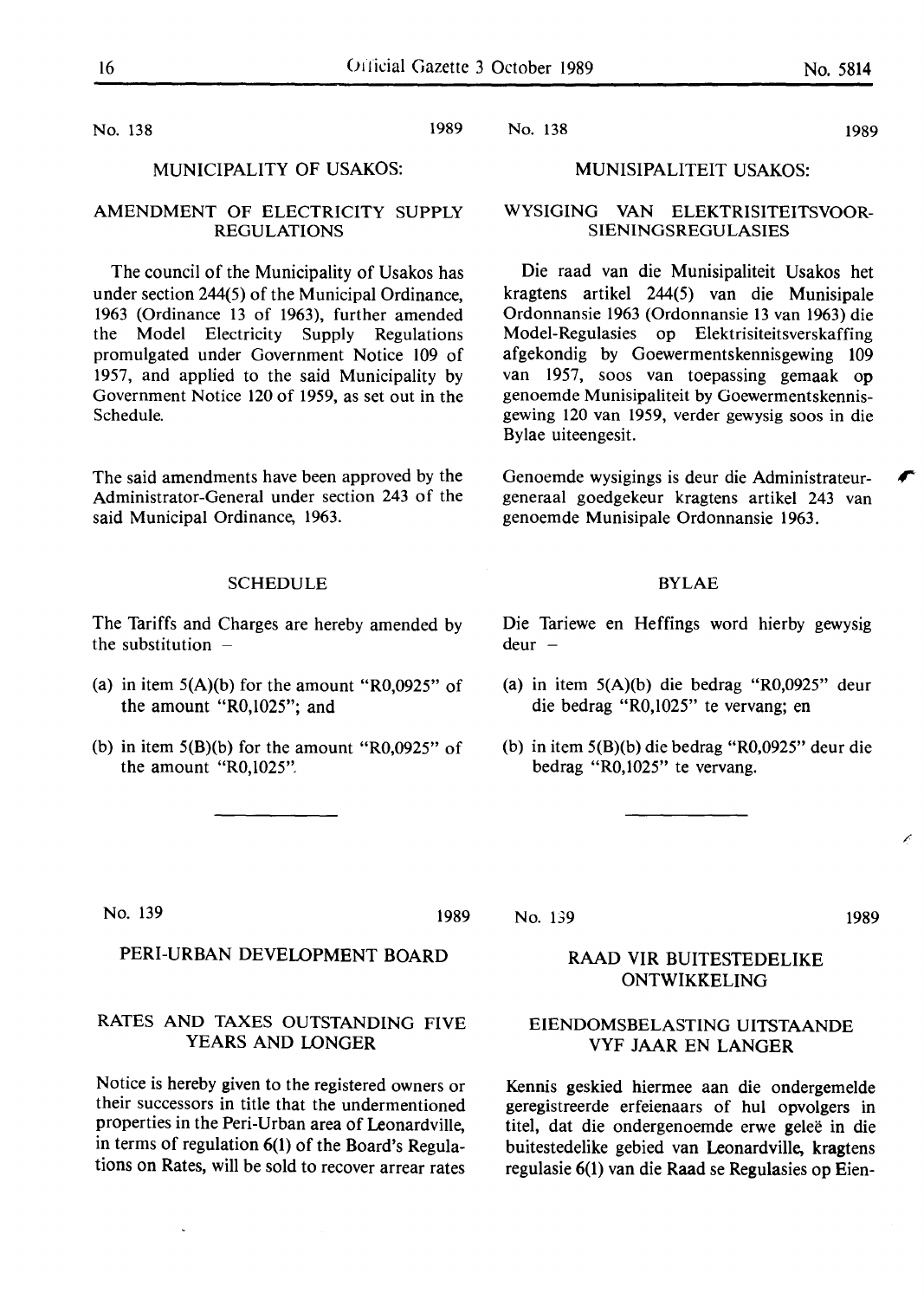and interest should it not be paid within THREE MONTHS from the date of the last publication hereof.

#### LEONARDVILLE

 $\bar{z}$ 

domsbelasting, verkoop sal word ter verhaling van agterstallige eiendomsbelasting en rente, indien u nalaat om dit te betaal binne ORIE MAANDE vanaf datum van laaste publikasie hiervan.

#### LEONARDVILLE

| Registered<br>Owner     | Erf No                                | Held by<br>Deed of<br>Title No    | Geregistreerde<br>Eienaar | Erf No                                   | Gehou Krag-<br>tens Titel-<br>akte No |
|-------------------------|---------------------------------------|-----------------------------------|---------------------------|------------------------------------------|---------------------------------------|
| W. Bayer                | Ptn 19 of the farm<br>Pretorius No 15 | T2825/74                          | W. Bayer                  | Ged. 19 van die Plaas<br>Pretorius No 15 | T2825/74                              |
| F. Maritz<br>J.N.Maritz | 10                                    | T2975/81<br>T <sub>1254</sub> /78 | F. Maritz<br>J.N. Maritz  | 10                                       | T2975/81<br>T <sub>1254</sub> /78     |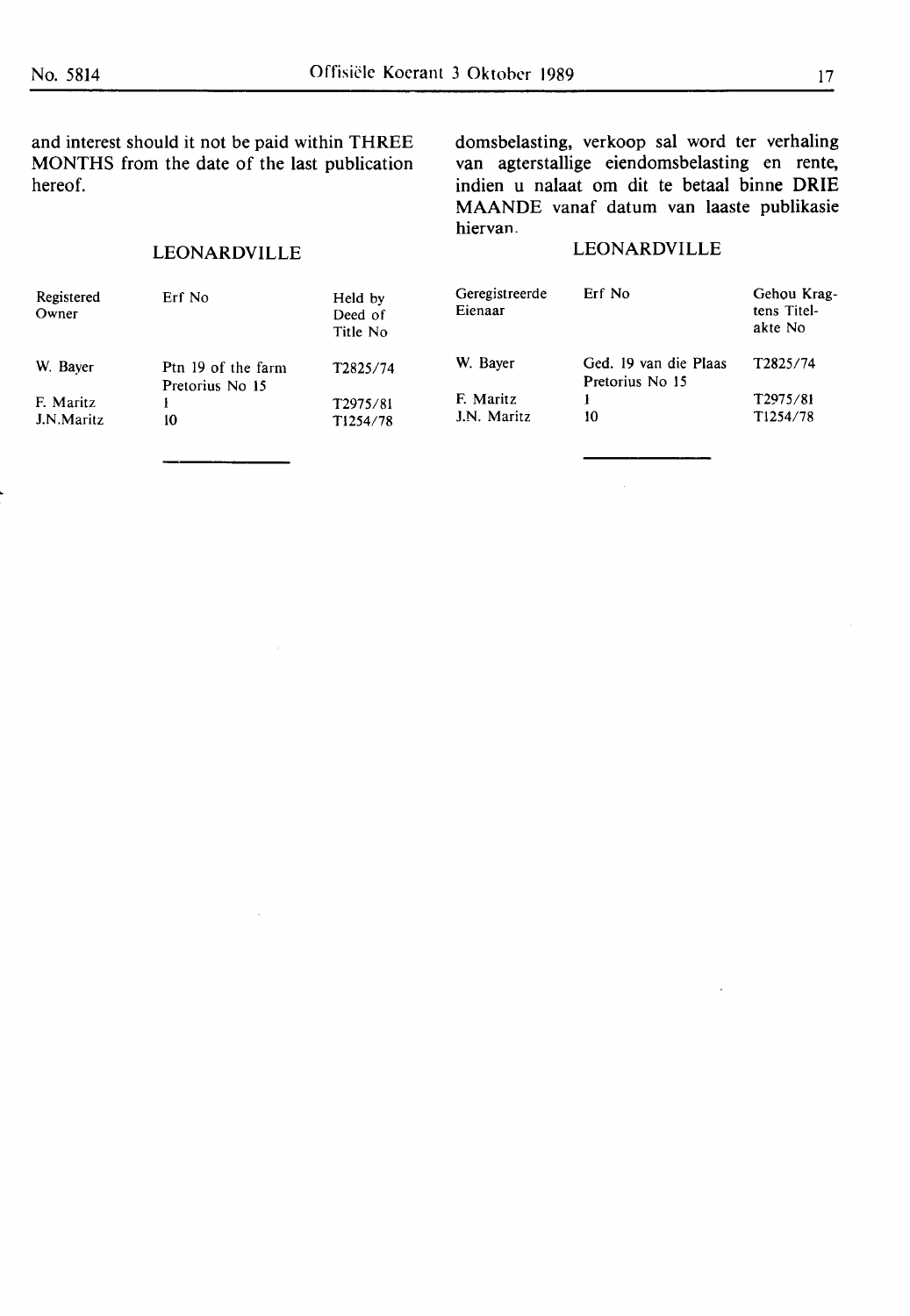#### CENTRAL REVENUE FUND SENTRALE INKOMSTEFONDS

## STAAT VAN INKOMSTE INGEVORDER GEDURENDE DIE TYDPERK 1 APRIL 1989

STATEMENT OF REVENUE COLLECTED DURING THE PERIOD 1 APRIL 1989 TO 31 JULY 1989

### TOT 31 JULIE 1989 DEPARTMENT OF FINANCE, **WINDHOEK** DEPARTEMENT VAN FINANSiES, WINDHOEK

| <b>VOTE</b>                                                                                                                                                       | ESTIMATE<br><b>BEGROTING</b>                                                       | TOTAL 1 APRIL TO 31 JULY<br>TOTAAL 1 APRIL TOT 31 JULIE                          |                                                                             | BEGROT INGSPOS                                                                                                                                   |              |                                               |
|-------------------------------------------------------------------------------------------------------------------------------------------------------------------|------------------------------------------------------------------------------------|----------------------------------------------------------------------------------|-----------------------------------------------------------------------------|--------------------------------------------------------------------------------------------------------------------------------------------------|--------------|-----------------------------------------------|
|                                                                                                                                                                   | 1989/90                                                                            | 1989/90                                                                          | 1988/89                                                                     |                                                                                                                                                  | $\mathbf{S}$ |                                               |
|                                                                                                                                                                   | R                                                                                  | R.                                                                               | R.                                                                          |                                                                                                                                                  | 140          | Official                                      |
| Revenue from own Sources:                                                                                                                                         |                                                                                    |                                                                                  |                                                                             | Inkomste uit eie Bronne:                                                                                                                         |              |                                               |
| Tax and Duties<br>Loan Recoveries<br>Licences<br>Fines and Forfeitures<br>Departmental Revenue<br>Customs and Excise                                              | 934 020 000<br>24 470 000<br>11 865 000<br>3 000 000<br>211 867 000<br>394 200 000 | 267 543 058<br>7 032 342<br>1 269 827<br>1 252 453<br>104 685 848<br>149 268 000 | 185 605 076<br>8 037 348<br>51 856<br>807 001<br>110 285 985<br>131 400 000 | Belasting en Regte<br>Leningsverhalings<br>Lisensies<br>Boetes en Verbeurdverklarings<br>Departementele Inkomste<br>Doeane en Aksyns             |              | Gazette<br>$\overline{\mathbf{v}}$<br>October |
| TOTAL: REVENUE FROM OWN SOURCES                                                                                                                                   | 1 579 422 000                                                                      | 531 051 528                                                                      | 436 187 266                                                                 | TOTAAL : INKOMSTE UIT EIE BRONNE                                                                                                                 |              | 6861                                          |
| Revenue from other Sources:                                                                                                                                       |                                                                                    |                                                                                  |                                                                             | Inkomste uit ander Bronne:                                                                                                                       |              |                                               |
| Contribution by the Government of<br>the Republic of South Africa<br>Contribution from the Amortization<br>Fund for the redemption of loans<br>Loans to be raised | 158 172 000<br>8 926 000<br>55 200 000                                             | 78 152 000<br>50 538 683                                                         | 73 000 000<br>461 170                                                       | Bydrae deur die Regering van die<br>Republiek van Suid-Afrika<br>Bydrae uit die Delgingsfonds vir<br>leningsdelging<br>Lenings aangegaan te word | 1989         |                                               |
| TOTAL : REVENUE FROM OTHER SOURCES                                                                                                                                | 222 298 000                                                                        | 128 690 683                                                                      | 73 461 170                                                                  | TOTAAL : INKOMSTE UIT ANDER BRONNE                                                                                                               |              |                                               |
| TOTAL REVENUE                                                                                                                                                     | 1 801 720 000                                                                      | 659 742 211                                                                      | 509 648 436                                                                 | TOTALE INKOMSTE                                                                                                                                  |              |                                               |
|                                                                                                                                                                   |                                                                                    |                                                                                  |                                                                             |                                                                                                                                                  |              | $\boldsymbol{z}$                              |

81